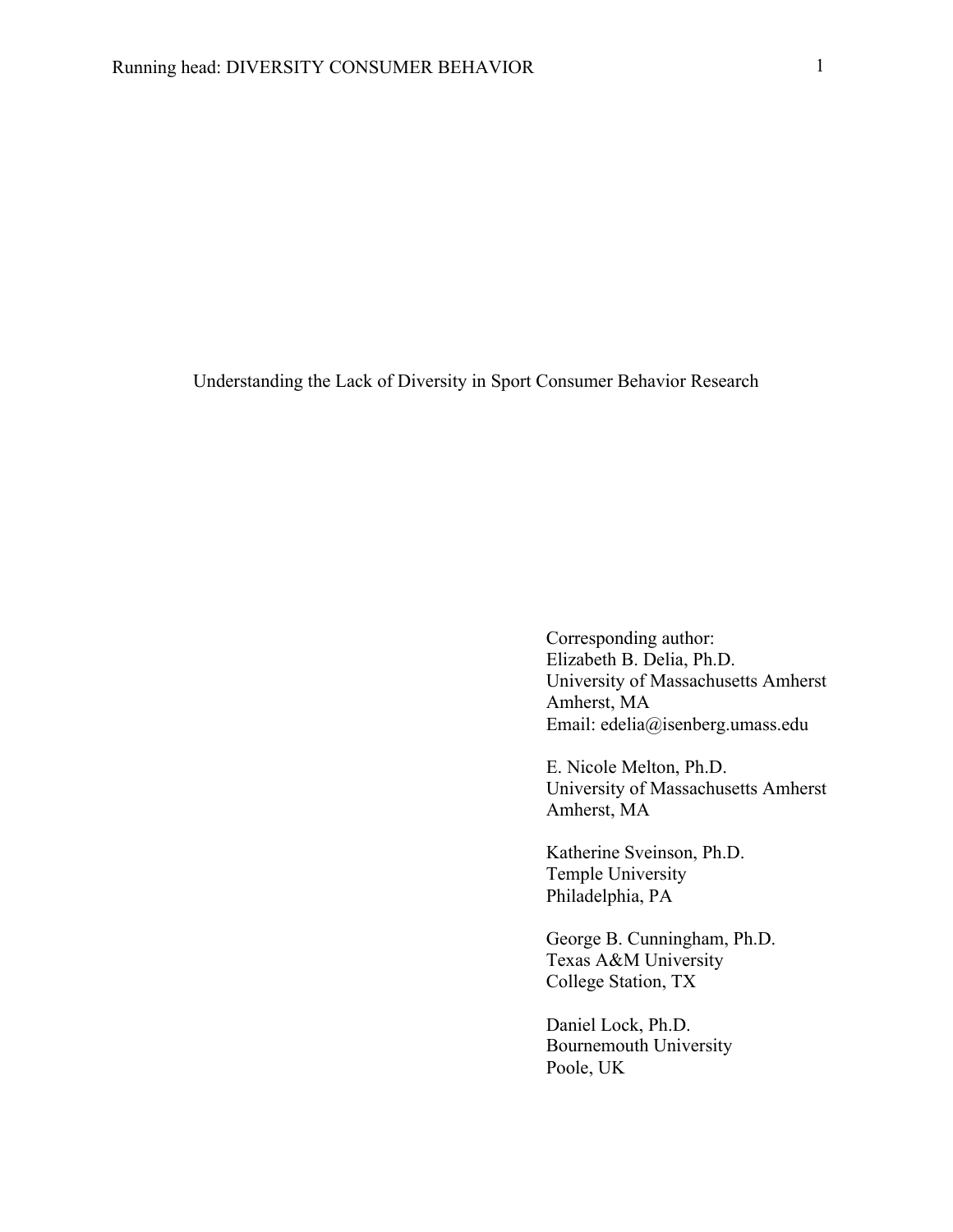### **Abstract**

Sport consumer behavior researchers have developed a robust understanding of how and why people consume sport, and the consequences of consumption. There has been little reflection, however, on the settings or populations used to study consumers and develop theory. In acknowledging the importance of diversity, equity, and inclusion to advance both theory and practice, the authors conducted a scoping review of diversity in sport consumer behavior research, focusing on four sport management journals. The review revealed a widespread lack of diversity, with most studies focusing on men's sport in highly commercialized settings. Further, study participants often identify as White men, who are middle-aged or young, educated, and with at least some disposable income. Leveraging an institutional work lens, the authors address taken-for-granted norms that may have contributed to these trends and propose solutions. *Keywords:* consumer behavior, diversity, spectator sport.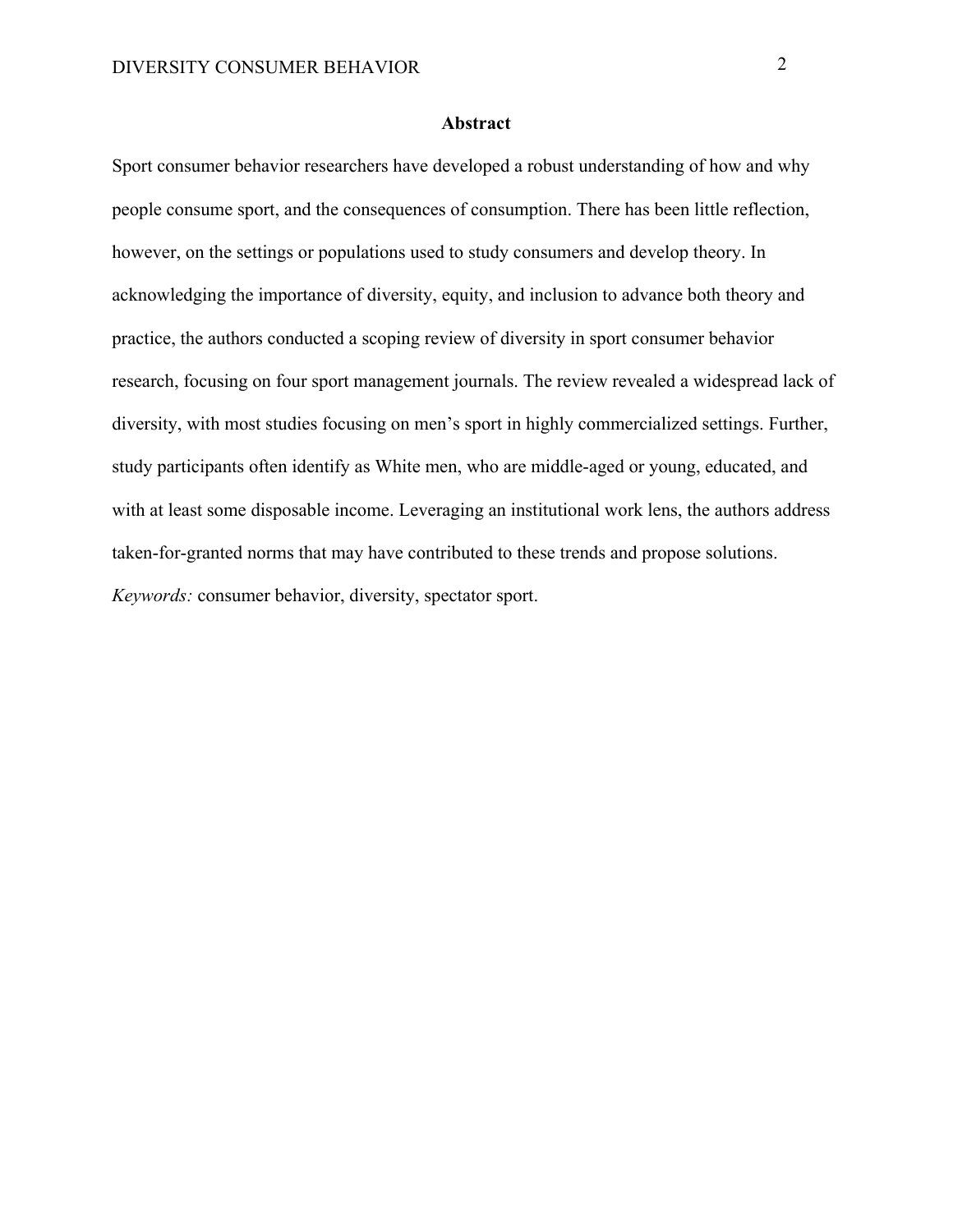## **Understanding the Lack of Diversity in Sport Consumer Behavior Research**

Recognizing the important implications of sport spectating<sup>1</sup> for organizations and everyday people, researchers have studied sport consumer behavior extensively since the 1980s. Key topics include (but are not limited to) consumption motives, psychological connection, brand equity, image transfer, and consumer well-being. The end result is a robust theoretical understanding of why and how individuals consume sport, including: socialization into sport fandom (James, 2001), what motivates sport attendance or viewership (Kim et al., 2019), identity processes related to fandom (Lock & Heere, 2017), formation of brand associations with sport teams (Ross et al., 2006) and leagues (Kunkel et al., 2014), and the relationships between sport fandom and well-being (Wann, 2006).

Though knowledge of sport consumer behavior has progressed, explicit consideration of the settings or populations in which researchers collect data or develop theory is missing. As a result, two questions arise: what contexts have consumer behavior scholars (not) studied, and which consumer groups have researchers (not) studied? These questions are important for three reasons. First, when scholars in a given academic discipline focus on any one gender, race, social class, sport setting, or culture to the exclusion of others, they develop a partial knowledge of human behavior. Or, as Rad et al. (2018) commented, scientists' reliance on homogeneous samples and use of data in unreflective ways creates barriers in understanding human psychology, in knowing how context and culture influence outcomes, and in developing good theory. Second, and from a more applied perspective, diversity, equity, and inclusion are important topics in the sport industry. Leaders have called for sport organizations to proactively address matters of social justice (Deloitte, 2021). Such advocacy work involves understanding

<sup>&</sup>lt;sup>1</sup> We recognize sport consumer behavior includes participation in addition to spectating. In this article, however, our focus is on sport spectating. Therefore, our use of 'sport consumer behavior' refers to the spectator context.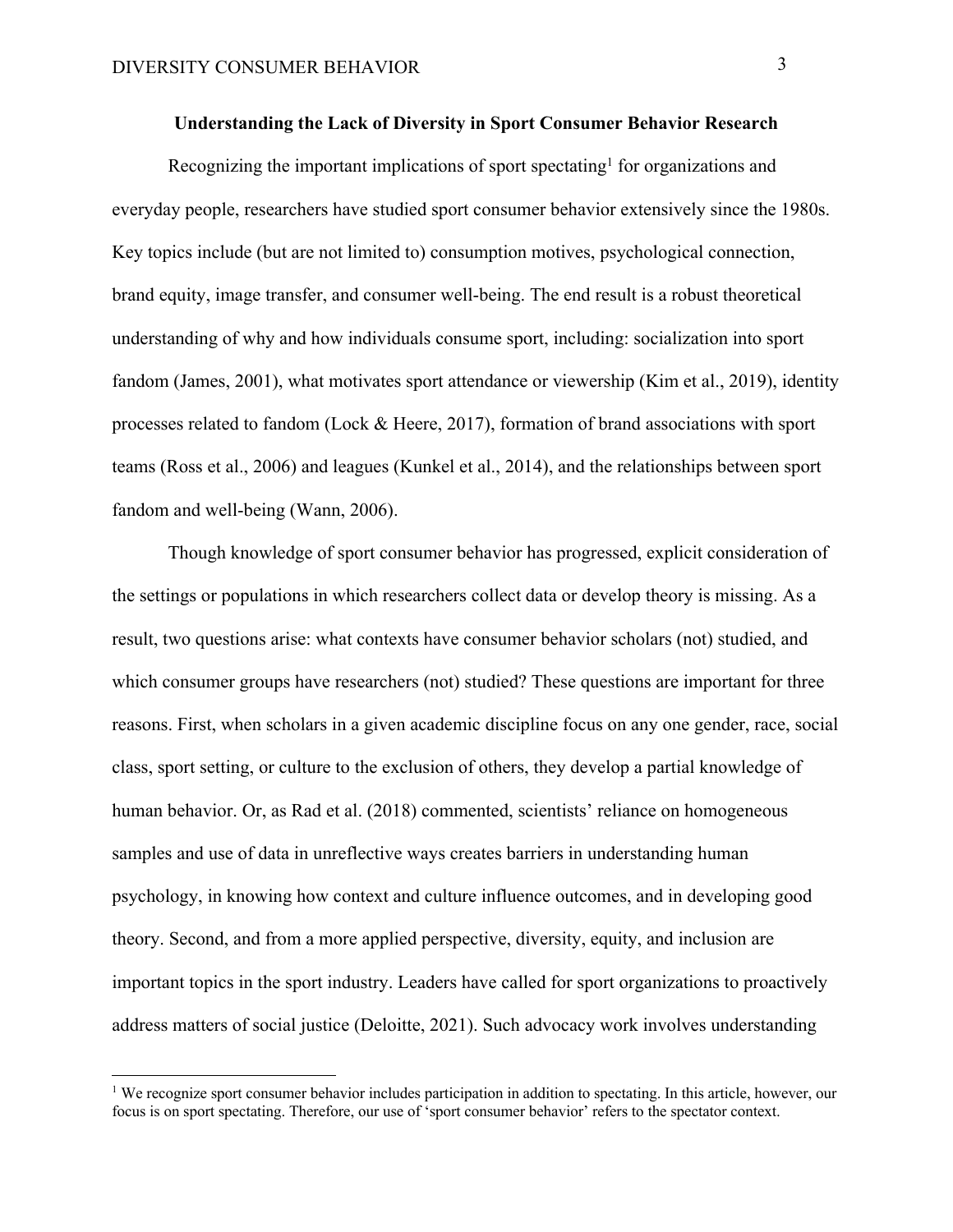the experiences of all, including underrepresented groups. Third, the importance of consumers to sport organizations highlights the necessity for sport marketers' to understand shifts in consumers' backgrounds, attitudes, and behaviors. For example, viewership of, and engagement with, women's sport (Gao, 2020), and the Paralympic Games are higher than ever (International Paralympic Committee, 2017). Recent data show differences in sport consumption among Black and White fans (Reid, 2019). Among Millennials, women comprise nearly half of sport fans (Black, 2020). Finally, in a study of United States sport fans, 70% reported that organizations should develop marketing campaigns that support diversity (Nielsen, 2020).

The preceding information suggests representation of different samples, settings, and cultures should be important parts of quality sport consumer behavior research. Put another way, diversity matters (or should matter) in sport consumer behavior research, where diversity represents "the presence of socially meaningful differences among members of a dyad or group" (Cunningham, 2019, p. 6). To what extent, though, does sport consumer behavior work reflect the ways in which people differ in socially meaningful and historically relevant ways? To what degree does it capture the breadth of sport, as opposed to privileging some sport forms over others? In this article, we respond to these questions via a scoping review of sport consumer behavior research in four sport management journals. Specifically, we aim to understand both the contexts and populations studied by sport consumer behavior scholars. In doing so, we adopt an institutional work lens (Lawrence & Suddaby, 2006) to understand what practices and forms of research have become engrained in sport management journals and consider the ways in which scholars might disrupt established norms. We conclude by discussing how (a) enhancing diversity in the samples we draw from and (b) increasing the variety of research settings can advance theory and practice.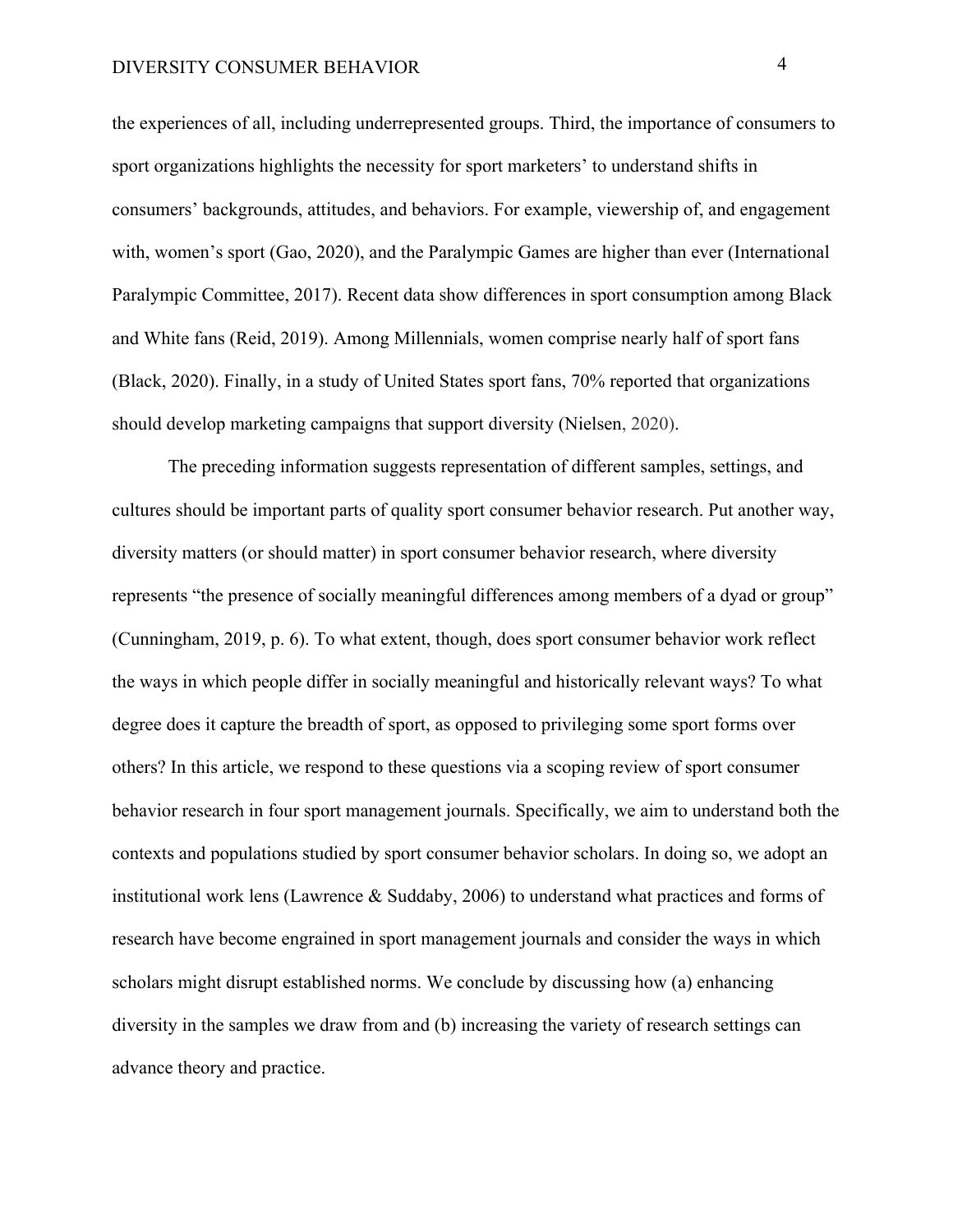#### **Theoretical Framework**

## **Institutional Work**

Institutional work reflects "the broad category of purposive action aimed at creating, maintaining, and disrupting institutions" (Lawrence & Suddaby, 2006, p. 216). Institutions can be formal organizations or a broad set of ideas that, over time and through repetition, become rule-like norms (Nite & Edwards, 2021). Though institutional work was a "relatively unexplored" theoretical tool in sport management (Edwards & Washington, 2015), scholars have begun drawing from it more frequently to understand how individuals navigate institutions (Nite & Edwards, 2021; Robertson et al., 2021). Most of the research in this area focuses on how, why, and when actors work to shape institutions; what factors inhibit or facilitate actors' ability to do so; and the experiences of those who engage in institutional work. Thus, researchers who study a particular topic (e.g., sport consumer behavior) are actors engaging in institutional work to shape the discipline as they conduct research.

Importantly, institutional work assumes that (a) "reality is socially constructed, mutable, and dependent on as well as embedded in the behavior, thoughts and feelings of people and collective actors" (Hampel et al., 2017, p. 559); and (b) people and collective actors do not simply accept institutions as innately enduring and their effects as unchanging but, instead, recognize their relationship with institutions and the impact of their agency. Though scholars recognize the power of the individual in creating institutional change, they also understand that actors are often constrained by institutions. The notion that actors are both enabled by and constrained by institutions, is known as 'embedded agency.'

Whereas scholars initially maintained that actors' actions must be purposive and intentional, many now recognize that mundane, ordinary activities also relate to institutional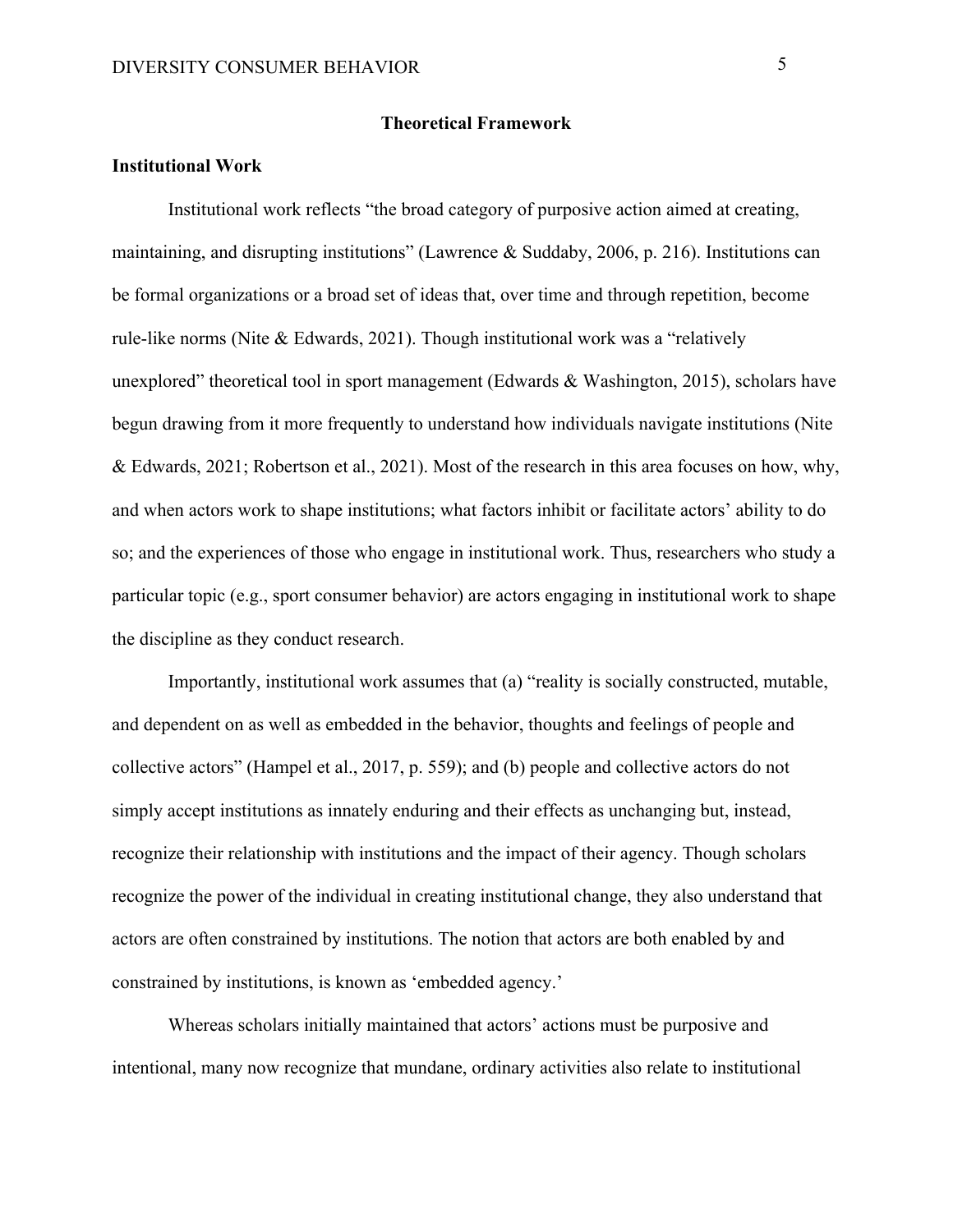reproduction and change. Such activities need not be formal—they are simply behaviors that are conducted on a day-to-day basis and align with "seemingly small, inadvertent, and often overlooked acts" (Dowling & Smith, 2016, p. 406) that affect organizations. Researchers who draw from institutional work, then, explore practices and processes associated with actors' endeavors—both intentional and unintentional—to create, maintain, and disrupt institutions.

## **Types of Institutional Work**

There are three forms of institutional work—creation work, maintenance work, and disruption work (Lawrence & Suddaby, 2006). First, *creation work* includes the actions associated with creating or modifying institutional arrangements*.* This work might manifest through political actions or cognitive processes that inspire construction or reimagining of meaning systems (Lawrence & Suddaby, 2006). To illustrate, researchers have examined how the National Collegiate Athletic Association (NCAA) created the institutionalized governance system for intercollegiate athletics in the United States (Nite et al., 2019), how the creation of new sport programs elevated elite sport within Canada (Dowling & Smith, 2016), and how eSports programs in the U.S. create regulatory and cognitive institutional arrangements to legitimize eSports as a university-sponsored activity (Pizzo et al., 2019).

*Maintenance work* relates to work focused on "supporting, repairing, or recreating social mechanisms that ensure compliance" to the status quo (Lawrence & Suddaby, 2006, p. 230) and allows organizations to maintain their status and power (Quinn & Washington, 2009). Though often overlooked in institutional work research, maintenance work entails self-replicating actions and ways of thinking that legitimize social processes and structures within an institution that "persist beyond the life-span of their creators" (p. 234). Further, institutional maintenance involves the use of "regulatory and legitimate authority" (Quinn & Washington, 2009, p. 239)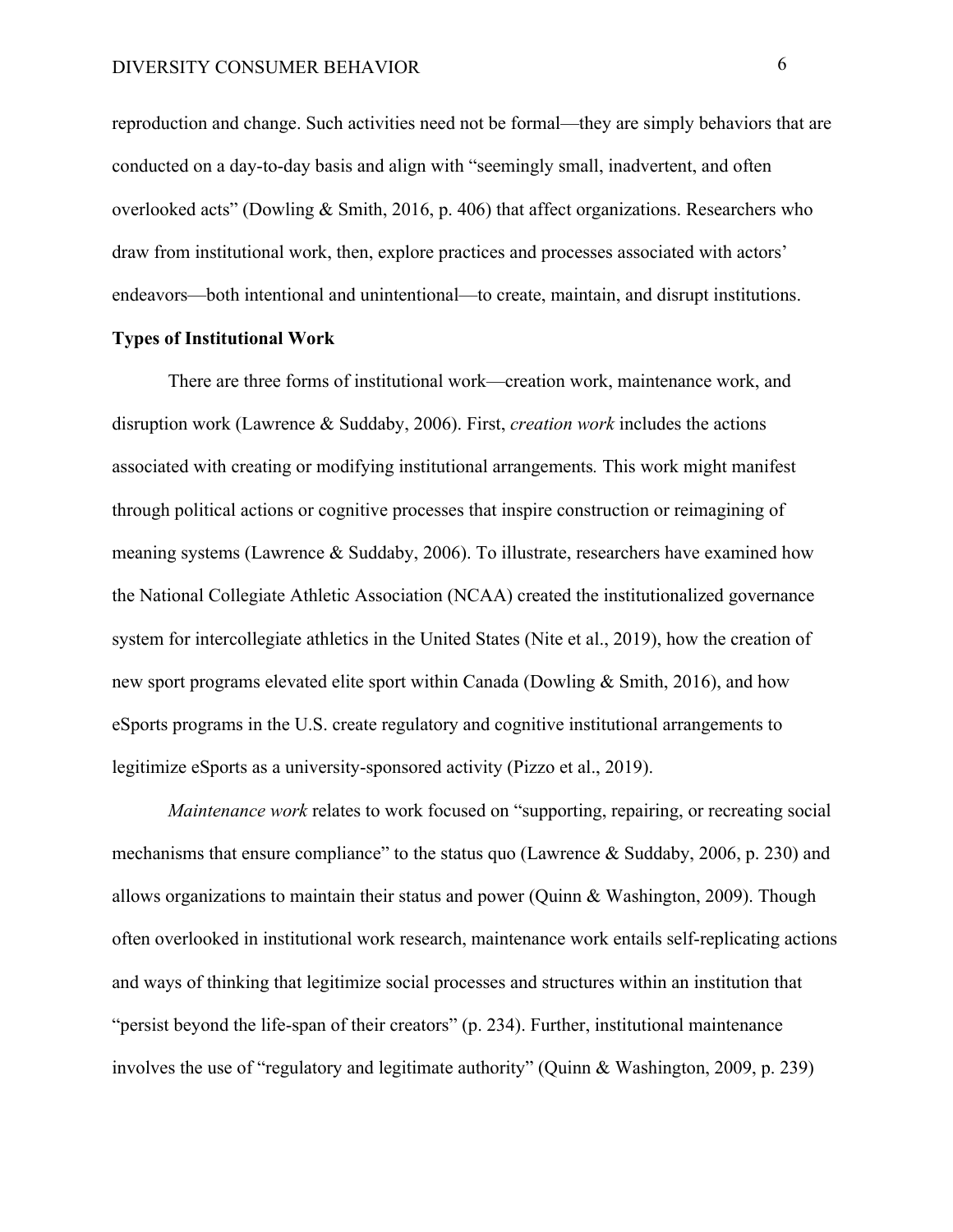through formal policies or informal standards that reinforce existing institutional norms and protect institutional practices against threats. According to Edwards and Washington (2015), "legitimacy and social acceptance are critical for the survival and maintenance of the institution" (p. 294). Institutional practices are reproduced and maintained through communication systems or frames, whereby information and norms are translated, interpreted, and enacted in order to preserve the institution (Barley & Tolbert, 1997). Within the sport management literature, researchers have demonstrated that maintenance occurs through media framing (Nite, 2017), aspirational programing (Edwards & Washington, 2015; McLeod & Nite, 2019), and actors neglecting their personal interests to preserve institutional norms (Agyemang et al., 2018).

Lastly, *disruption work* occurs when actors aim to destabilize engrained institutional arrangements in an effort to gain leverage or enact some sort of institutional change. Actors can accomplish as much by attacking or attenuating the mechanisms that lead members to comply with institutional practices (Lawrence & Suddaby, 2006). Importantly, these activities seek to change the status quo within an institution and are typically classified in three ways: (a) redefining to question the correctness of rewards and sanctions, (b) separating institutional norms and processes from a moral foundation, and (c) critiquing or undermining core assumptions and beliefs (Lawrence & Suddaby, 2006). Whereas institutional disruption has received the least attention within sport management (Nite & Edwards, 2021), research suggests that introducing new legislation (Heinze & Lu, 2017), refining frames (Woolf et al., 2016), engaging in social protests against inequalities (Agyemang et al., 2018), and responding to social protests (Nite & Hagan, 2018) can disrupt institutional norms.

## **Current Study and Purpose**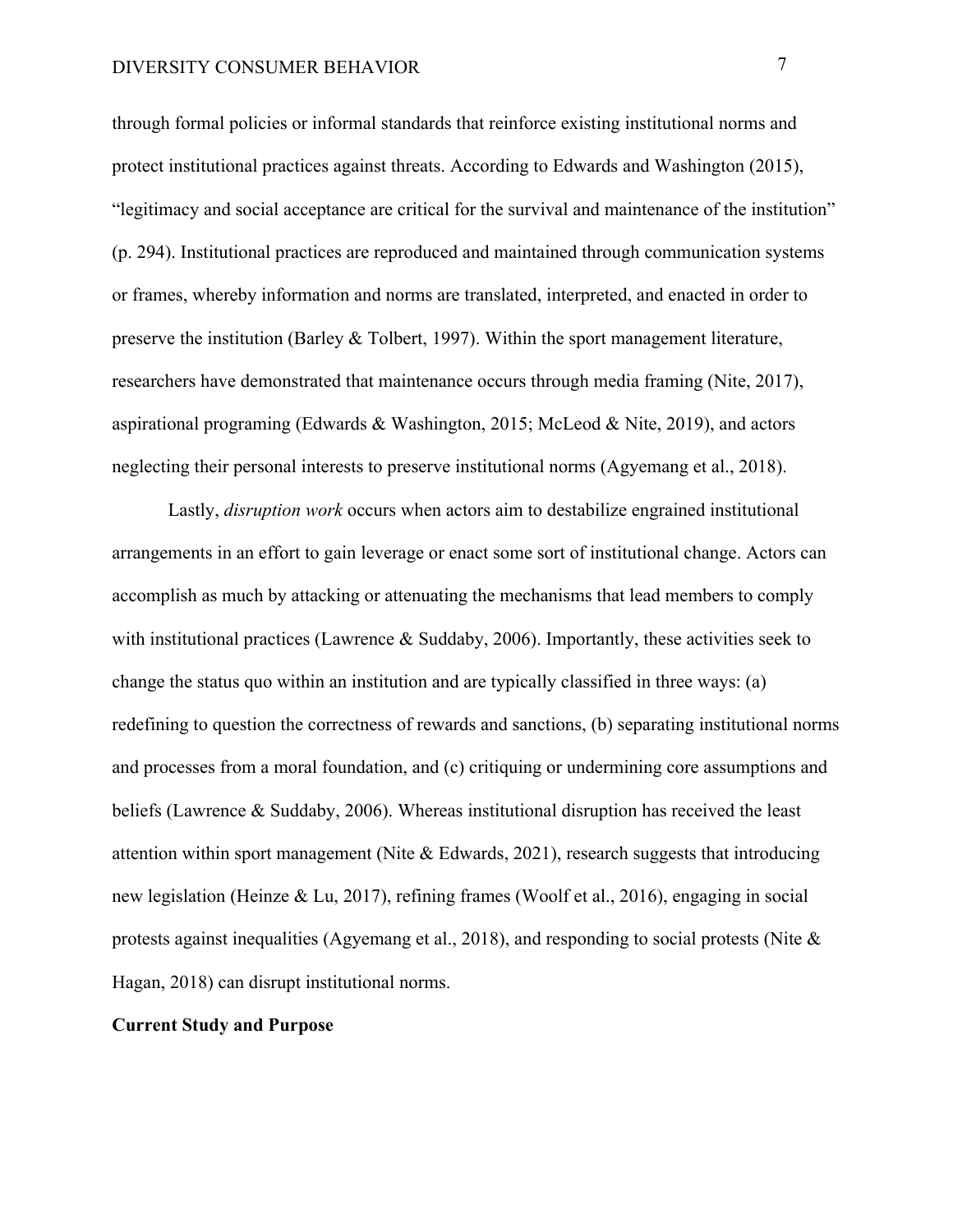Institutions embrace actors who maintain the status quo (Nite & Hagan, 2018). In fact, "institutions embodied in routines rely on automatic cognition and uncritical processing of existing schemata" (Lawrence et al., 2009 p. 15). Consequently, one meaningful and disruptive act can be to "shift, even subtly, toward a more complex, reflexive, slow, and self-controlled form of thought" (Lawrence et al., 2009, p. 15). In doing so, an actor may begin to question the existing structures (c.f. Woolf et al., 2016). One of the aims of this paper is to bring awareness to the way things are done and start to shift researchers' ways of thinking when it comes to what contexts and populations are worthy of scholarly attention.

In the literature review that follows, we consider the institutional work (including creation, maintenance, and disruption work) that has built the current body of sport consumer behavior knowledge. Then, through our scoping review and overarching aim to understand how sport consumer behavior work reflects diversity in participant samples, and variety in sport settings, we discuss how certain practices have (a) created and (b) maintained norms in this area, and (c) how other practices might disrupt the established norms, specifically by researching diverse contexts and populations.

#### **Literature Review**

## **Sport Consumer Behavior Research in Sport Management**

Since the 1990s, researchers have developed a robust understanding of sport consumers. Individuals have a range of motives for consuming sport (Trail & James, 2001; Wann, 1995) and can develop a psychological connection to the sport entities they support, a bond which often forms early in life (James, 2001) but can also occur later in life (Hyatt et al., 2018). In addition, consumers often pass through various stages of psychological commitment, including allegiance, where they have persistent attitudes that are resistant to change (Funk & James, 2006). A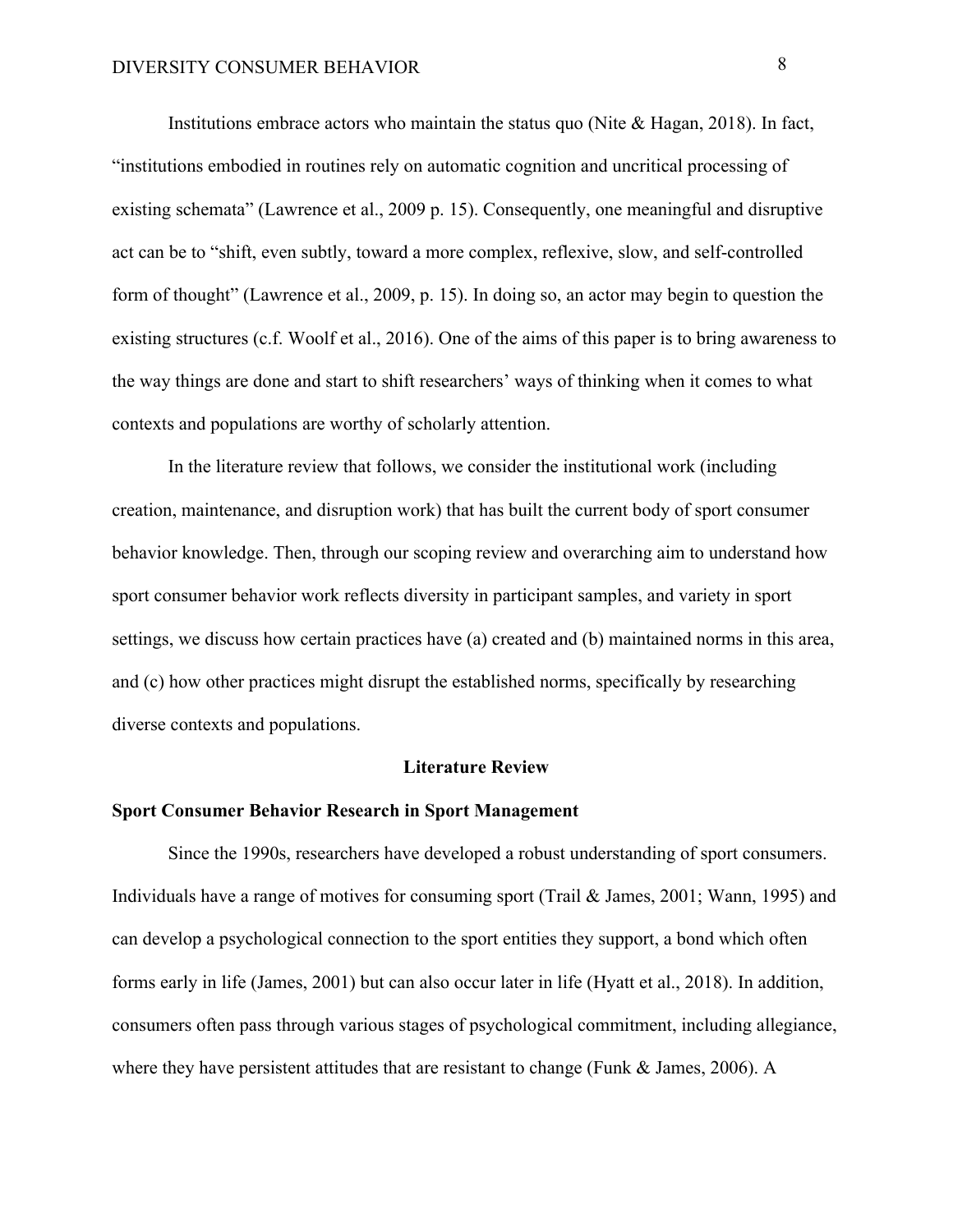## DIVERSITY CONSUMER BEHAVIOR 9

separate but related line of inquiry, largely borrowing from the social identity approach, has examined the group identities of sport fans (Lock & Heere 2017). To date, team identification is one of the most studied sport consumer behavior concepts. Still others have studied sport consumers in terms of their: role identity as fans (Trail et al., 2017); connections to other individuals, groups, or objects related to a team (Delia & James, 2018; Heere & James, 2007; Lock & Funk, 2016); and thoughts about supporters of other teams (Tyler & Cobbs, 2017).

With this theoretical knowledge of sport consumers in hand, sport consumer behavior scholars have examined outcomes for sport organizations and related entities in relation to attendance, brand image, and sponsorship. Considering attendance, Kim and colleagues (2019) conducted a meta-analysis of over 100 published studies. They found that (a) identification and commitment were most strongly linked with attendance, and (b) aesthetics, achievement, drama, escape, and knowledge were the most influential fan-focused motives for attendance.

Separately, sport branding researchers have studied the associations consumers develop toward teams (Ross et al., 2006) and leagues (Kunkel et al., 2014). Favorable brand associations positively influence behavioral outcomes, such as media consumption, loyalty, and ticket and merchandise sales (Kunkel et al., 2014; Ross, 2006). Related to brand associations, other scholars have focused on athlete (Kunkel et al., 2019) and team brand image (Bauer et al., 2008). This research stream prioritizes brand image itself and its influence on behavioral outcomes such as loyalty and commitment. Thus, consumers' associations with sport brands (i.e., athletes, teams, and leagues) bear important psychological and economic implications. Finally, sport sponsorship researchers have shown that consumers' evaluations of sponsor-sponsee relationships are often influenced by their identification or involvement with the sponsee, as well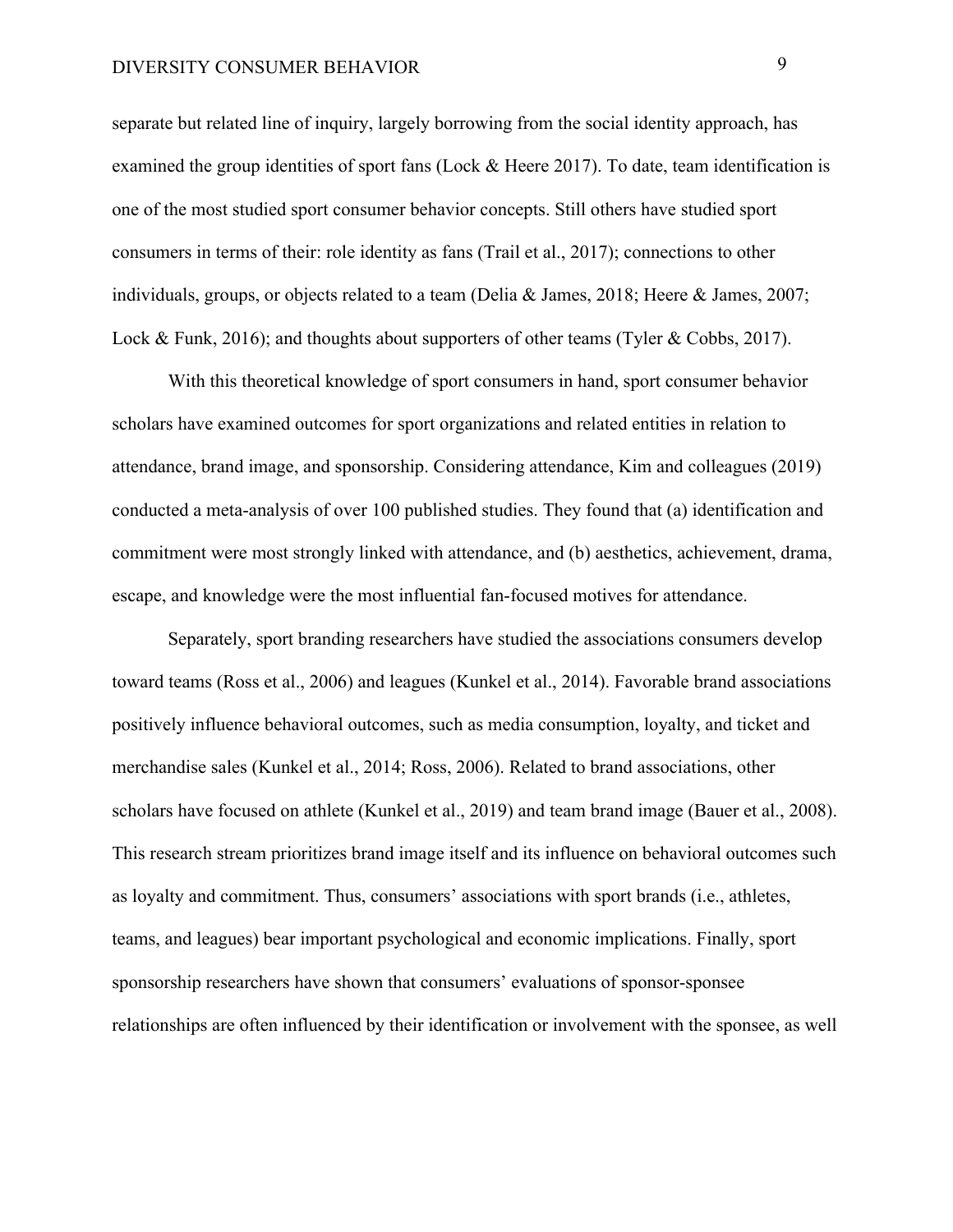as perceptions of fit. This fit has critical implications for organizational outcomes (Cornwell & Kwon, 2019; Kim et al., 2015).

Another thread of literature has focused on the consumers themselves—specifically, their well-being. Scholars in this area have primarily focused on the relationship between team identity and social well-being (Wann, 2006). For example, researchers have shown that shared team identity can provide individuals emotional and social support, thereby enhancing wellbeing or life satisfaction (Inoue et al., 2015; Katz et al., 2020). Collectively, this literature expands sport consumer behavior research by focusing on the implications of sport consumption on consumers themselves, in addition to organizations.

Separately, it is important to acknowledge studies of sport consumers through a sociocultural theoretical lens. Much of this research is published in sociology or cultural studies journals, however a small amount has been published in sport management journals. Amato et al. (2005) focused on the role of culture in expected norms and behaviors for various levels of fandom, and Armstrong (2008) and Pons et al. (2001) explored cultural aspects of attendance and consumption in relation to consumers' race. The majority of work using this lens has explored consumers' experiences in relation to gender, specifically women sport fans (e.g., Farrell et al., 2011; Hoeber & Kerwin, 2013; Sveinson & Hoeber, 2016; Sveinson et al., 2019).

## *Institutional Work in Sport Consumer Behavior Research*

The preceding review suggests scholars have learned much about sport consumer behavior over the years. Considering this literature alongside an understanding of institutional work, the sport consumer behavior literature was created with strong ties to social psychology and marketing. Many of the theoretical frameworks that guide work in sport consumer behavior today are derived from these areas, such as social identity theory (Tajfel & Turner, 1979), brand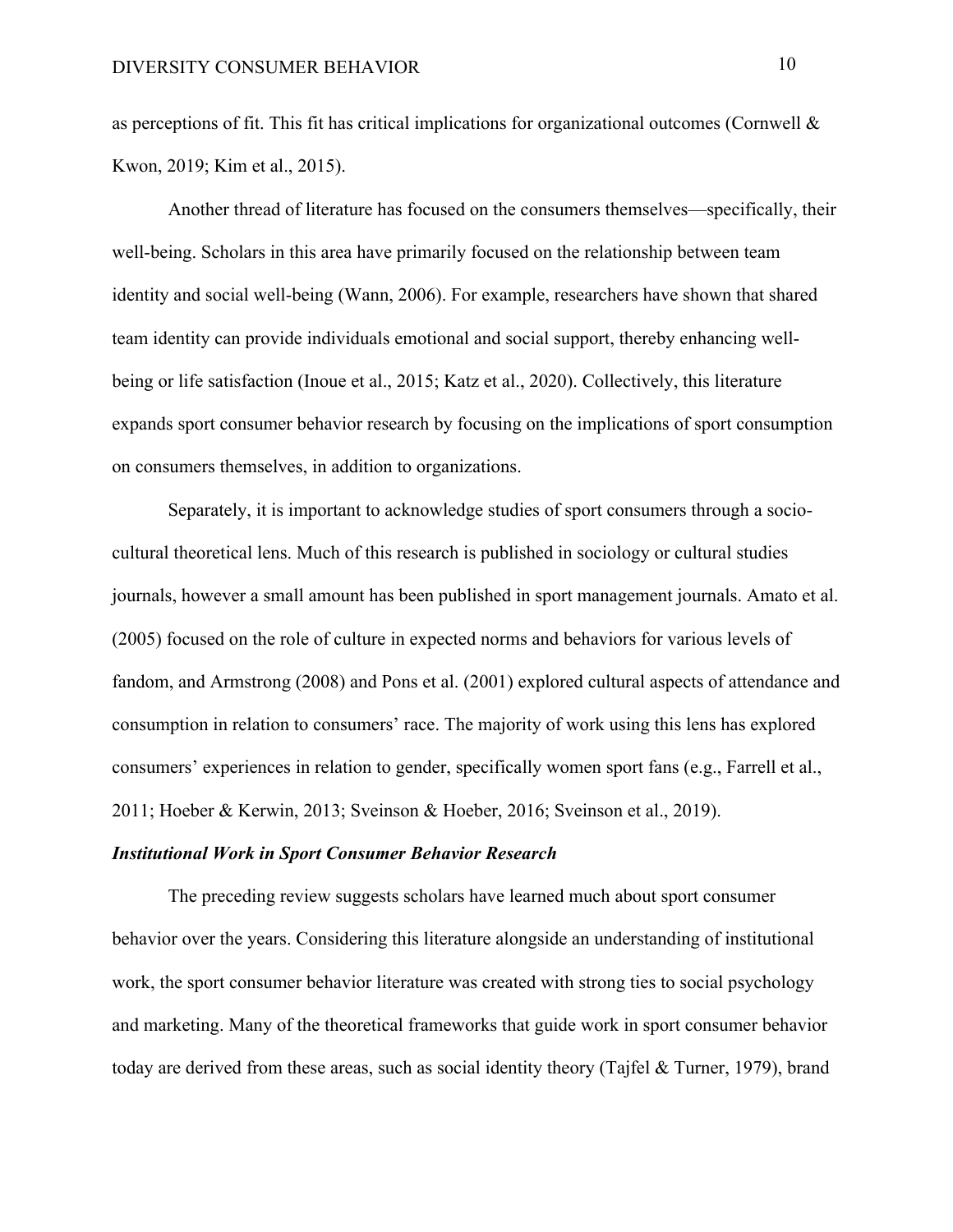equity (Aaker, 1991), and motivation (Sloan, 1989). Scholars have maintained this practice over time, utilizing similar approaches (theoretically and/or methodologically) to expand understanding of phenomena. Indeed, meta-analyses (e.g., Kim et al., 2019) and reviews of the literature (e.g., Cornwell & Kwon, 2019) demonstrate creation and maintenance work in the discipline, as large bodies of knowledge around specific topics have accumulated over time, often at the expense of exploring other ideas.

At the same time, there is evidence of disruption work in sport consumer behavior research. For example, efforts to understand consumer well-being in addition to organizational outcomes of fandom (e.g., Wann, 2006), Lock and Heere's (2017) theoretical critique of team identification, and a recent flow of qualitative studies that directly challenged the quantitative orthodoxy (Delia & James, 2018; Hyatt et al., 2018; Sveinson & Hoeber, 2016; Sveinson et al., 2019; Toffoletti, 2017) are all examples of disruption work. Perhaps most relevant to the purpose of the current study, a small stream of sociocultural research has pointed to the unique experiences of sport consumers, highlighting how individual and contextual differences (e.g., the experiences of women fans) may influence the consumption experience and, potentially as a result, sport consumer behavior theory (Esmonde et al., 2015; Richards et al., 2020; Sveinson & Hoeber, 2015; Toffoletti, 2017). Importantly, this work expanded what scholars had previously defined as a 'real' or 'legitimate' fan.

The previous point prompts the following: how much have researchers considered the settings and populations that have informed the sport consumer behavior knowledge base? Specifically, what contexts have scholars used to explore the various concepts related to sport consumer behavior? And in conducting empirical research, who has been researched? Whereas the simple answer to these questions may be "different contexts" and "different people," it is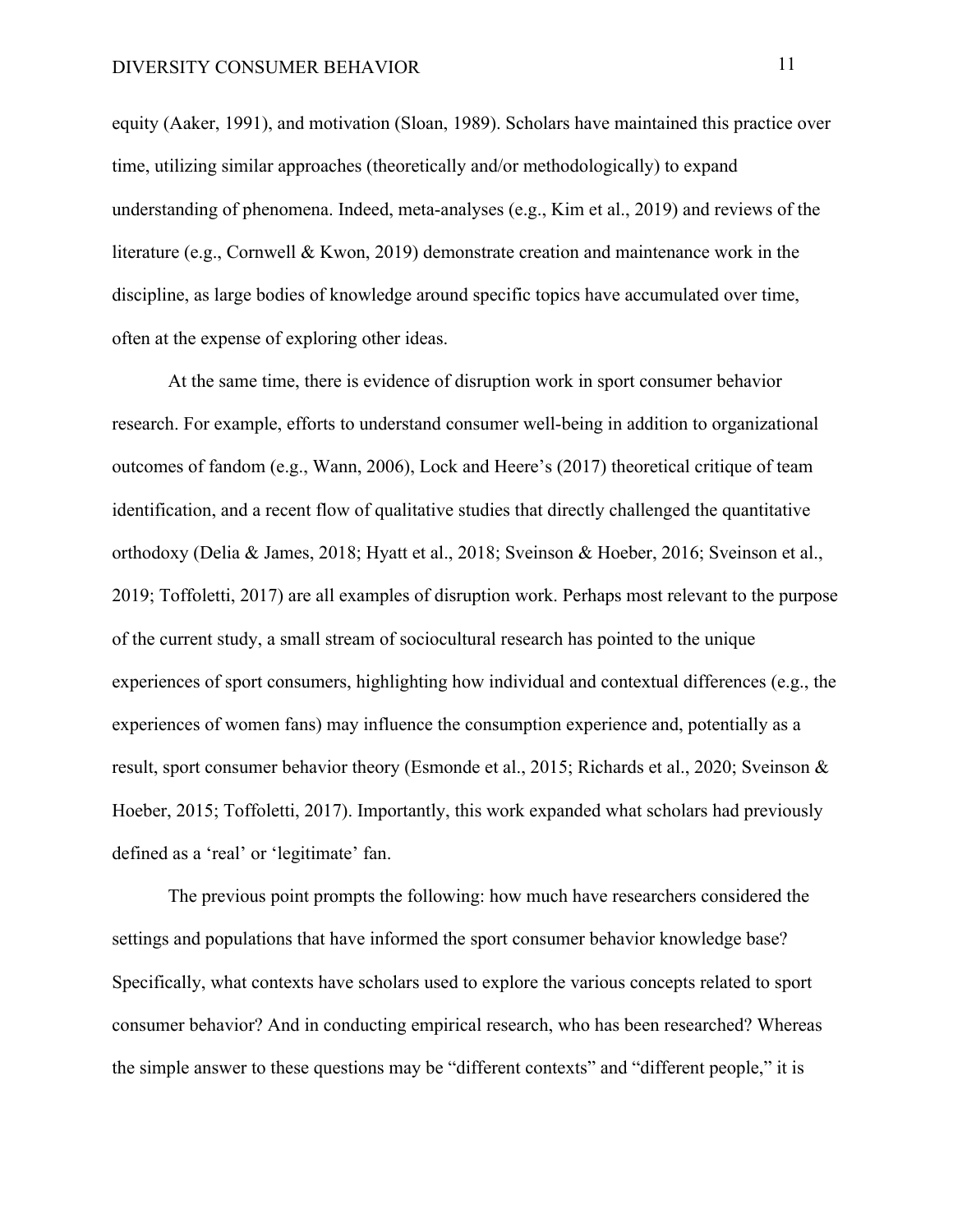important to take note of the research conducted, particularly as the sport industry continues to prioritize diversity, equity, inclusion (Deloitte, 2021; Nielsen, 2020), and sport scholars themselves have made similar calls (e.g., Cunningham, 2014; Fink, 2016; McGarry, 2020). What trends, if any, have prevailed in terms of contexts and populations studied, and what does this reveal about any creation, maintenance, and disruption work occurring in the discipline? What groups or settings have been relatively unexplored?

**A Scoping Review of Sport Consumer Behavior Research in Sport Management**

We conducted a scoping review of research published in four sport management journals: *European Sport Management Quarterly (ESMQ), Journal of Sport Management* (*JSM*), *Sport Management Review* (*SMR),* and *Sport Marketing Quarterly (SMQ)*. At the time of data collection, *ESMQ*, *JSM*, and *SMR* had the highest impact factors in the field, and the Australian Business Deans Council (ABDC) rated each as an A journal. We included *SMQ* because it is the official journal of Sport Marketing Association and a journal dedicated to research on sport marketing and consumer behavior. Finally, though the journals are open to all scholars, they represent different geographic areas around the world: North America, Europe, and Australia and New Zealand. Cunningham et al. (2021) adopted similar criteria in their review of sport management research and theory.

Scholars conduct scoping reviews to examine the nature of research on a particular concept or topic (Arksey & O'Malley, 2005). As Levac et al. (2010) noted, "Researchers can undertake a scoping study to examine the extent, range, and nature of research activity, determine the value of undertaking a full systematic review, summarize and disseminate research findings, or identify gaps in the existing literature" (p. 1). The purpose of our scoping review was to understand how sport consumer behavior work reflects diversity in participants samples and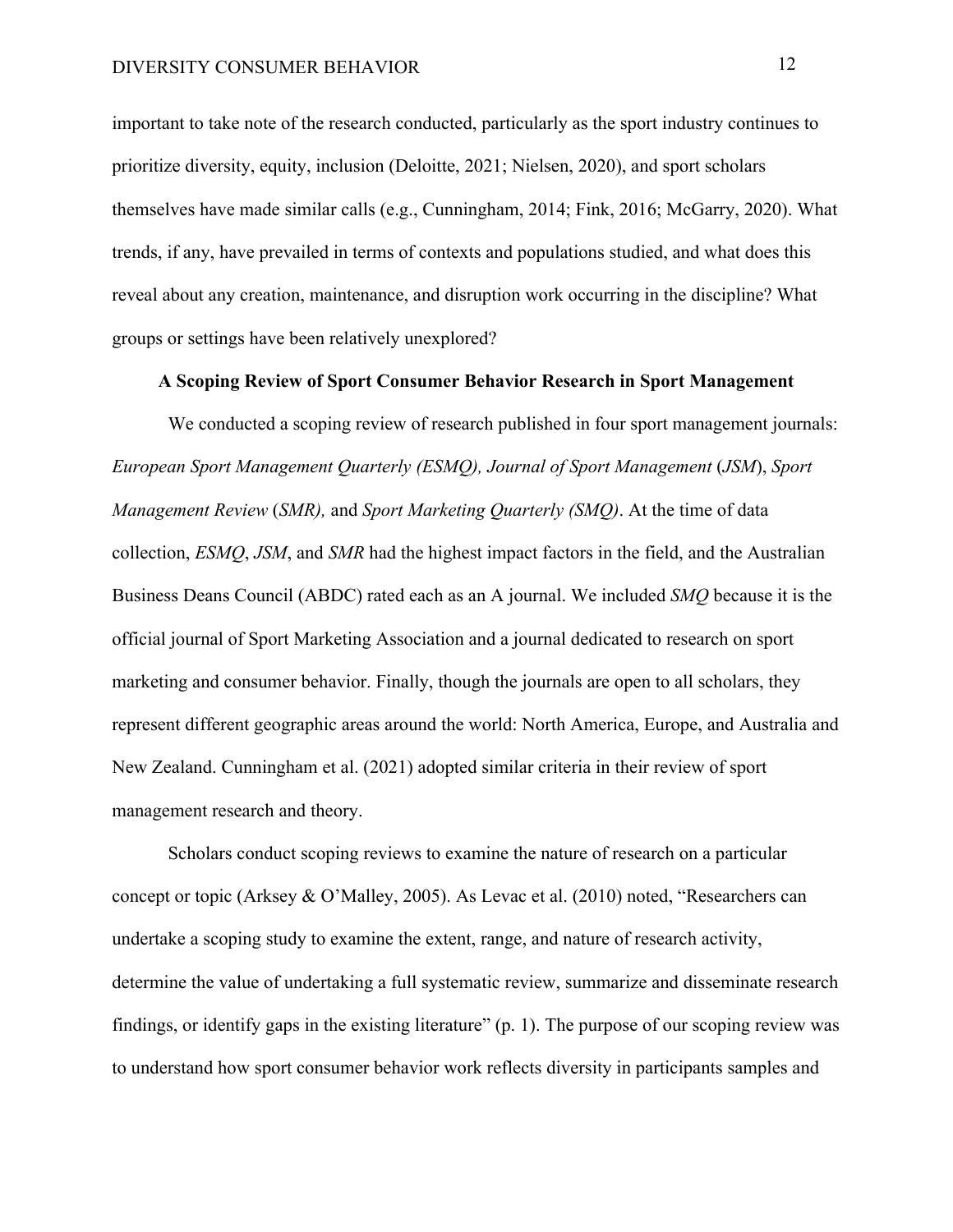variety in sport settings, focusing on the contexts and populations studied to identify how practices and norms have been created, maintained, or disrupted.

To conduct the review, we searched within each journal for the terms "consumer" OR "fan" OR "spectator."<sup>2</sup> It is important to note these terms were searched across a number of fields, including: article title, abstract, subject headings, and keywords. However, because we did not search all text (or simply review every article published across the journals), it is possible our search did not return all articles in which the author(s) contributed to sport consumer behavior knowledge. We searched each journal from its inception through 2020. The initial search yielded 995 results across the four journals. After reviewing abstracts and eliminating irrelevant search results (i.e., digests, book reviews, applied case studies, and unrelated empirical studies), we selected 629 articles for analysis. Subsequently, we removed any participant sport studies. Though this work is important to sport consumer behavior, the focus of our study was spectator sport. Separately, conceptual articles were reviewed, but placed in a file for further analysis, separate from empirical studies. Thus, the final number of empirical articles included in the review was 535: 81 in *ESMQ*, 144 in *JSM*, 89 in *SMR*, and 221 in *SMQ*.

For each article, we recorded the following: article information (authors, publication year, title, journal, and research purpose); study context (consumer type and research setting); and participant details (gender, race and/or ethnicity, sexual orientation, income, education, age, and ability status). We also noted, when applicable, whether the article addressed diversity and inclusion.

#### **Review Findings**

<sup>2</sup> The term "supporter" was added to the *ESMQ* search due to the prevalence of this term to describe sport consumers in European countries.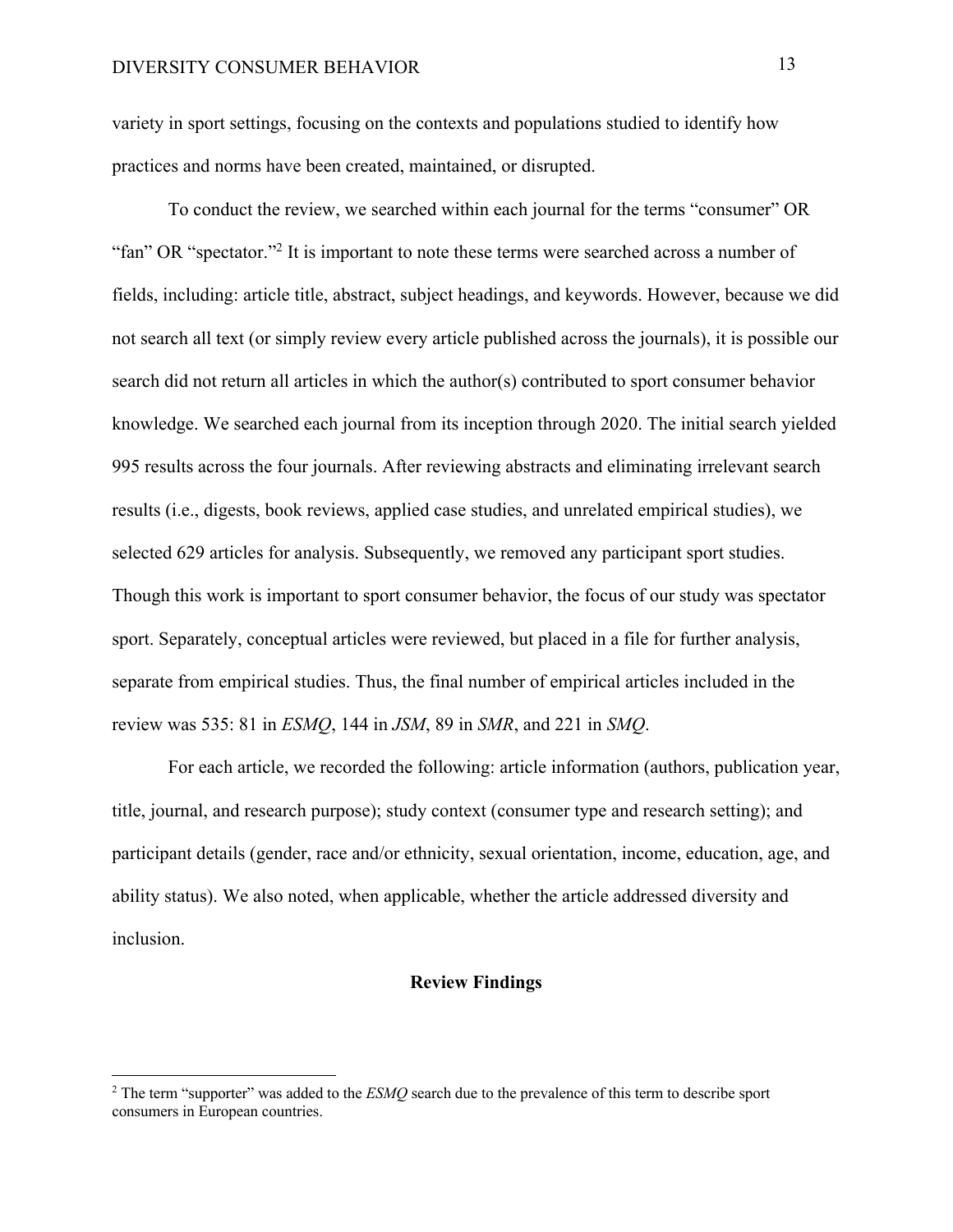Overall, our scoping review findings revealed that sport consumer research lacks diversity among study participants and variety in study settings. Further, despite the journals being based in different parts of the world (*ESMQ* in Europe, *JSM* and *SMQ* in North America, and *SMR* in Australia) and attracting submissions from authors worldwide, the makeup of study contexts and participant details looked relatively similar. In this section, we detail findings of our review.

## **Study Context**

Collectively, the contexts of articles reviewed across the four journals were similar researchers seem to routinely conduct research in similar settings at the expense of exploring other sport contexts. Specifically, a majority of empirical papers examined spectators of men's sport. Most often, researchers examined men's football (professional or amateur) of any type (e.g., association, gridiron, or rugby), comprising about 43% of all studies (*n* = 228) reviewed. An additional 12% of studies ( $n = 66$ ) focused on other North American "big four" men's leagues—Major League Baseball (MLB), National Basketball Association (NBA), and National Hockey League (NHL). Fewer researchers collected data from consumers of women's sport about 7% of all empirical articles reviewed  $(n = 40)$ . Two articles had a specific focus on consumption of historically Black college and university (HBCU) sport (less than 1% of all empirical articles reviewed), and just one article focused on consumers of Parasport (less than 1% of all empirical articles reviewed).

Figure 1 illustrates the frequency of publications by research setting over time. As previously described, the total number of articles using men's football or MLB/NBA/NHL as a research context is far greater than those focusing on women's sport, HBCU sport, or parasport. Figure 1 shows that this disparity has grown dramatically in the past decade; for example, in a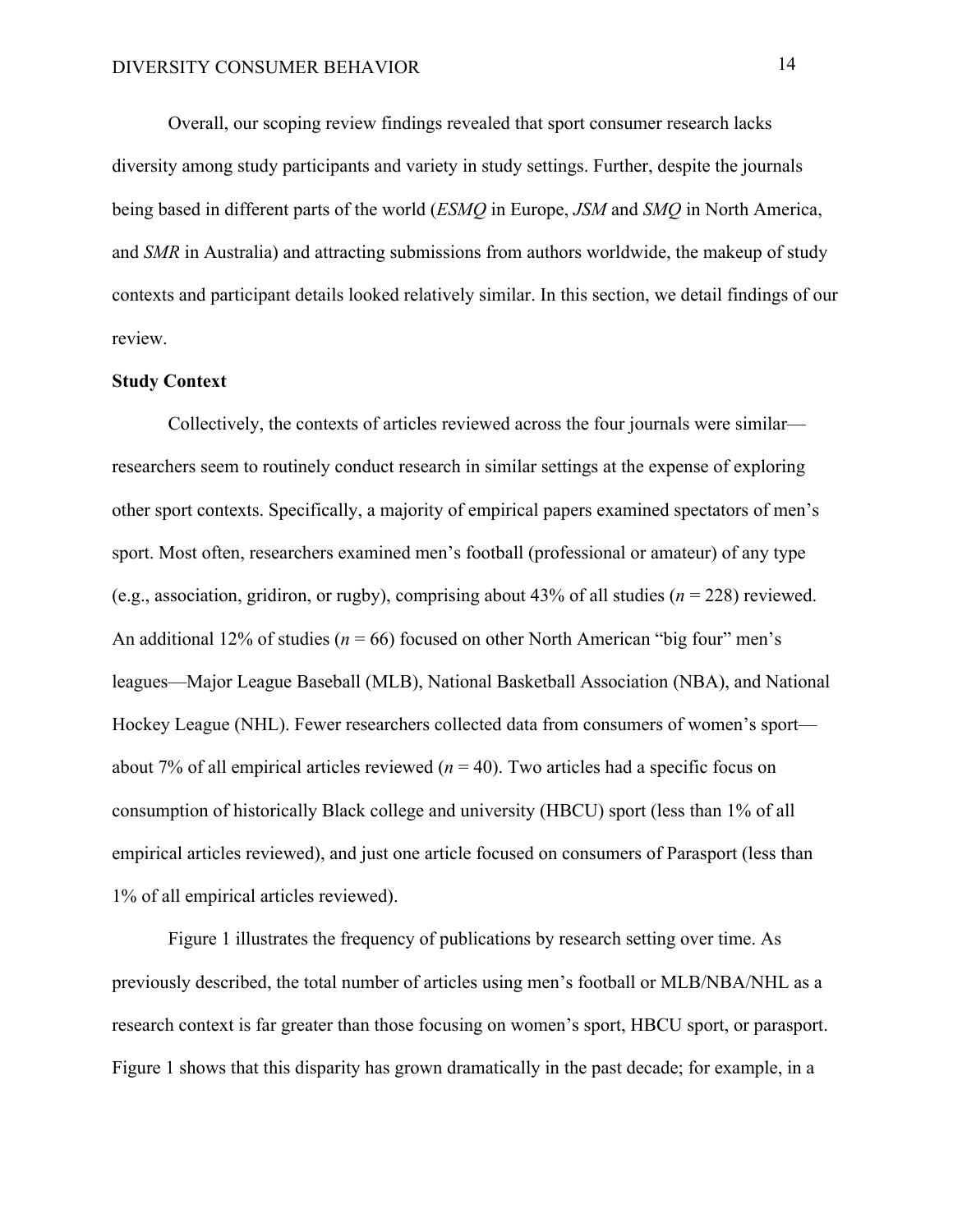time period where 156 articles were published using men's football (of any type) as the research setting, only 11 articles were published using any women's sport as the research setting. Not only has the disparity grown in terms of frequency, but in proportion of articles as well. Between 2001 and 2010, the proportion of men's football, MLB/NBA/NHL, and women's sport articles was 36%, 7%, and 15%, respectively. Between 2011 and 2020, the proportion of men's football, MLB/NBA/NHL, and women's sport articles was 45%, 15%, and 3%, respectively.

<INSERT FIGURE 1 ABOUT HERE>

#### *Women's Sport*

As mentioned, researchers used women's sport as a research setting in 7% of the articles sampled. Of the 40, 18 included both women's and men's sport contexts, whereas researchers examined women's sport exclusively 22 times. Though some of the articles simply used women's sport as a data source, 26 of 40 articles had a research purpose that called for research in a women's sport setting. Research with a stated purpose focusing on women's sport focused on the following topics: motives for spectating (Ferreira & Armstrong, 2004; Filo & Funk, 2005; Funk et al., 2002; Funk et al., 2003; Koo & Hardin, 2008; Lough & Kim, 2004; Kahle et al., 2001; Ridinger & Funk, 2006; Valenti et al., 2020; Zhang et al., 2003); demand/preference for women's sport (Farrell et al., 2011; Ferreira, 2009; Fink et al., 2002; Meier et al., 2016; Shackelford & Greenwell, 2005); media coverage and perceptions of women's sport (Dixon, 2002; Greenwell et al., 2017; Hallmann, 2012; Kane & Maxwell, 2011; Zhang et al., 2011); sponsorship of women's sport (Boyd & Shank, 2004; Lough & Irwin, 2001; Maxwell & Lough, 2009); psychological connection (Delia, 2020; Kerstetter & Kovich, 1997); and perceptions of LGBTQ-focused marketing (Mumcu & Lough, 2017).

*HBCU Sport*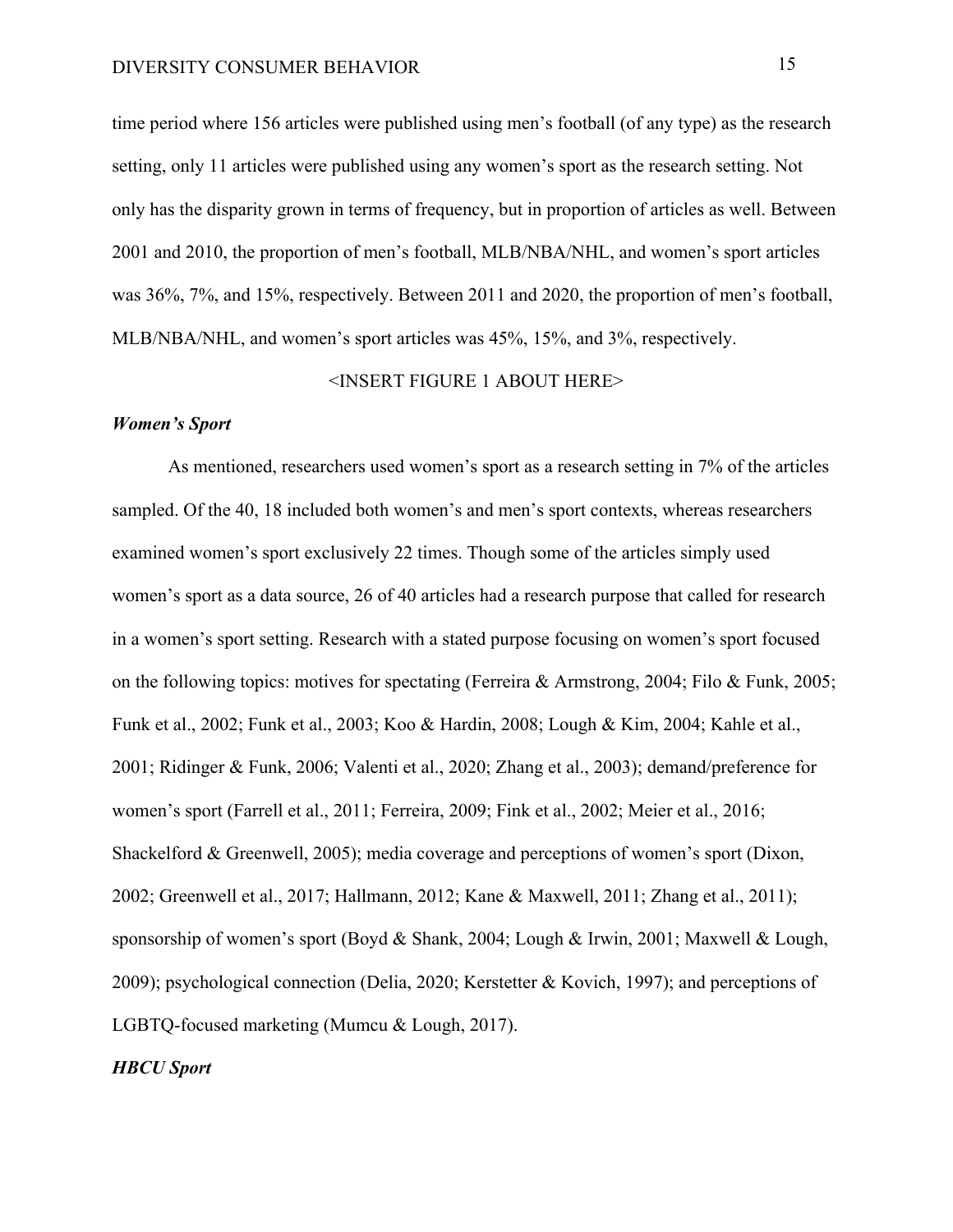Two articles in the review, both published by Armstrong, focused on consumption of HBCU sport (Armstrong, 2001, 2002). In one study, Armstrong (2001) examined the profile of consumers attending an HBCU sporting event to understand the marketing and economic implications of HBCU sporting event attendance. In the other study, Armstrong (2002) sought to understand how Black consumers' general perceptions of sport, psychosocial involvement with HBCU sport, and ethnic identification influenced HBCU sporting event attendance and non-HBCU consumption. Among other findings, Armstrong found that ethnic identification and involvement with HBCU sport positively influenced HBCU sporting event attendance, and that involvement with HBCU sport positively influenced general sport consumption.

## *Parasport*

Finally, as mentioned, only one article focused on consumers of Parasport (Cottingham et al., 2014). This study, which used the collegiate wheelchair basketball national championship as the research setting, aimed to assess motives for consuming disability sport. The authors developed the Motivation Scale for Disability Sport Consumption, which included traditional sport motives as well as some unique to the setting (e.g., inspiration, supercrip image). Interestingly, the authors did not disclose information about participants' ability status.

## *Summary*

To date, most sport consumer behavior studies across *ESMQ*, *JSM*, SMR, and *SMQ* have examined popular men's sport settings. Of the studies conducted on women's sport, HBCU sport, and parasport, a prevailing trend has been to understand consumption motives or attendance factors within these settings. This pattern is not surprising given the prevalence of sport consumer motivation research, particularly in the 2000s. However, considering other sport consumer behavior theoretical knowledge—for example, research into identity, psychological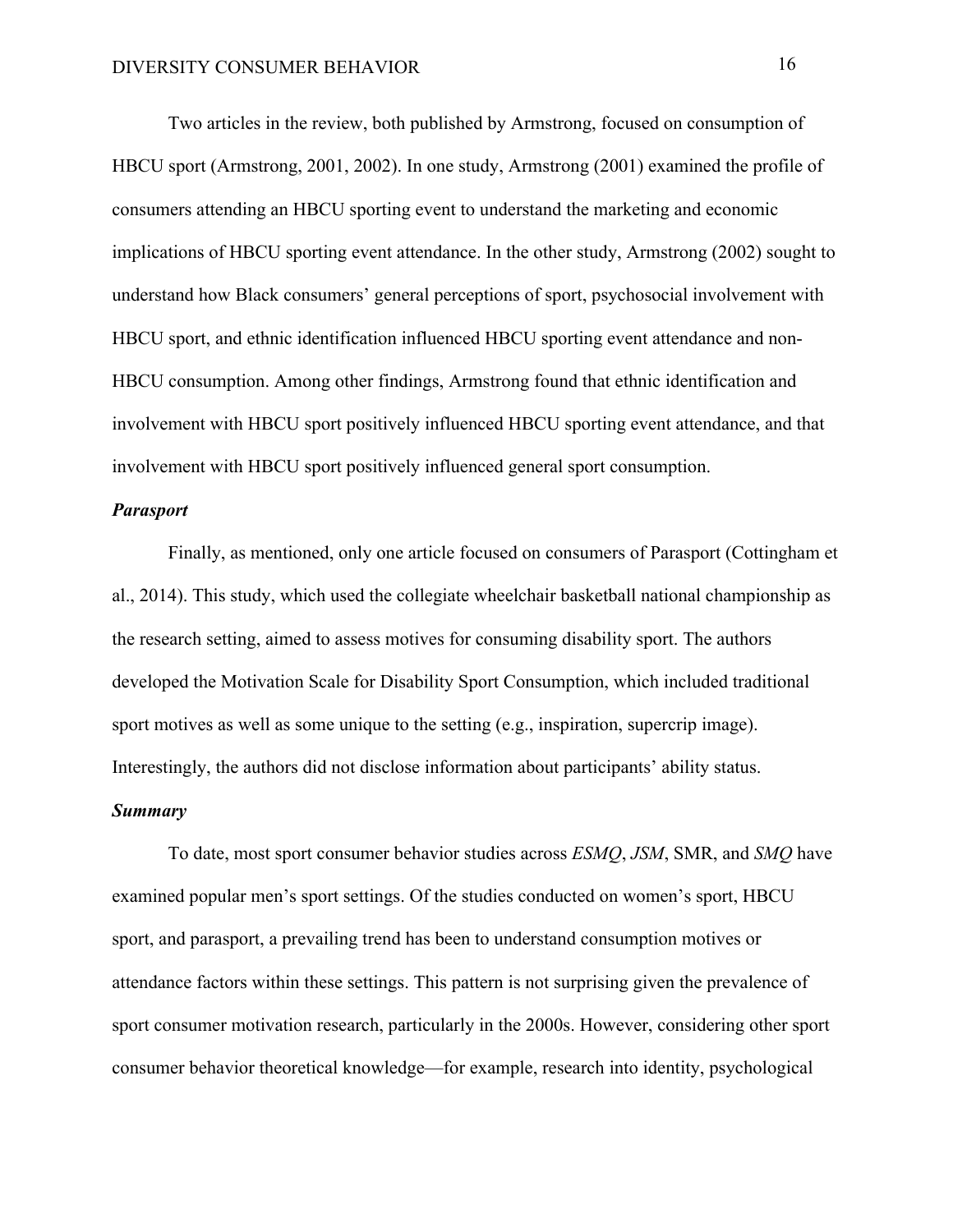connection, consumer well-being, brand image and associations, and sponsorship effectiveness the preceding review reveals a majority of this knowledge has evidently accumulated in men's sport settings, with little regard to other diversity dimensions.

## **Participant Details**

Across the articles reviewed, participants generally either lacked diversity or demographic data were not disclosed. Table 1 displays the percentage of articles reviewed within each journal (and overall) where participant information was published. Across the journals, participant gender (81.1%) and age (72.3%) are most often reported; race or ethnicity (33.3%), education (29.9%), and income (22.4%) are reported sometimes; and sexual orientation (0.002%) and ability status (0.004%) are almost never reported. Below, we breakdown the composition of demographic identifiers within the articles reviewed.

## <INSERT TABLE 1 ABOUT HERE>

## *Gender*

Researchers reported participant gender<sup>3</sup> frequently  $(81.1\%$ , or 434 papers). Whereas gender was fairly balanced in many studies, 96 articles (22% of articles reporting gender) reported samples comprised of 75% or more men, compared to just 7 (2%) articles where 75% or more of the sample were women. In six articles, the sample consisted entirely of men. In these manuscripts, the study focus was not particular to men; however, the sample recruited included only men. In four articles, the sample included only women. The focus in each article was understanding an aspect of sport consumption among women. Farrell et al. (2011) interviewed women who attended men's sporting events but not women's sporting events to understand the

 $3$  Across the articles reviewed, some authors reported biological sex, while others reported gender (as a binary – men/women). Consistent with Lips (2017), we do not distinguish between the two. Reflective of the articles in our review, we discuss gender as a binary here. However, we urge researchers to be mindful of movement beyond the gender binary, as well as considering the implications of studying gender vs. biological sex.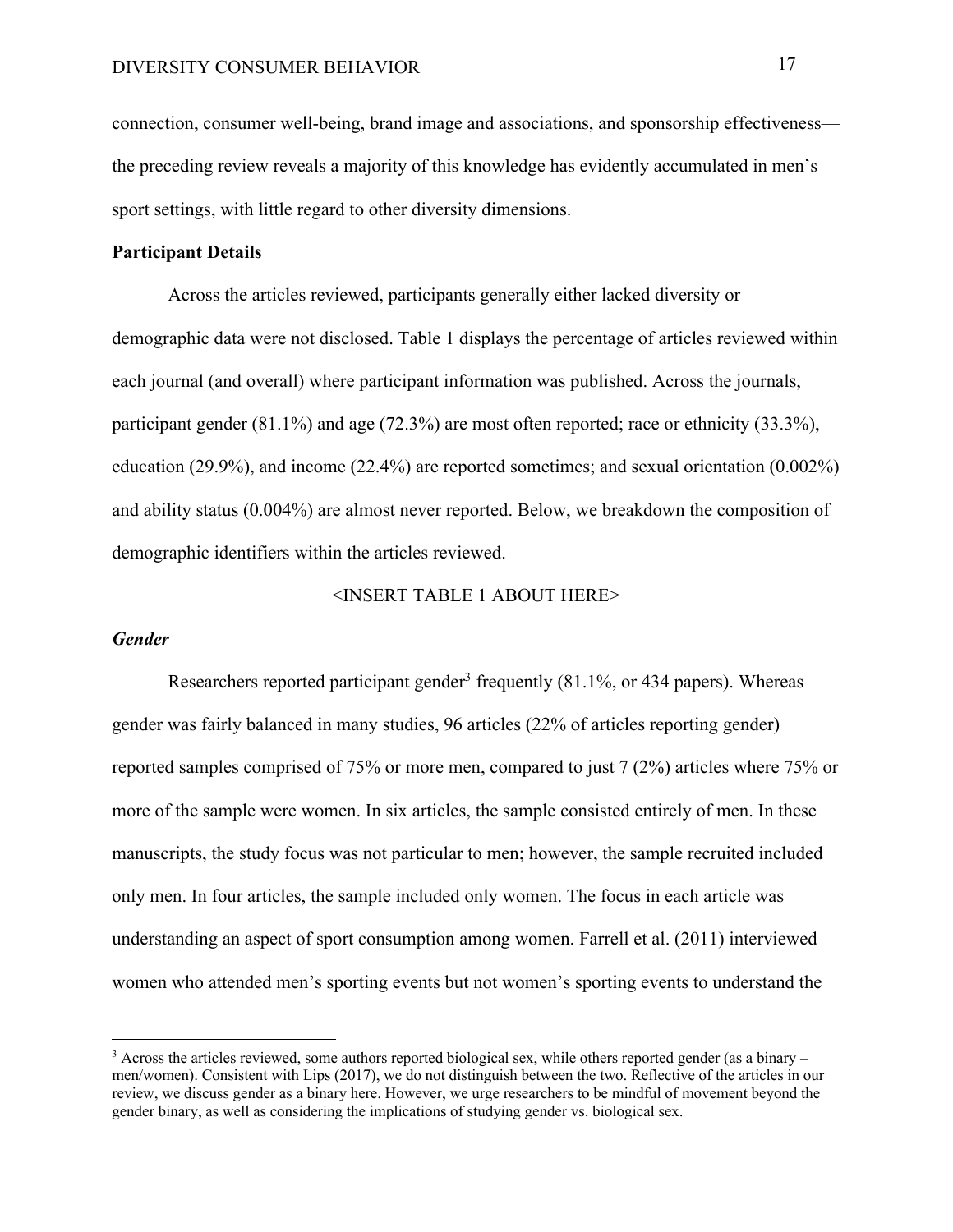lack of women consuming women's sport. Sveinson and Hoeber (2016) studied highly identified women sport fans to understand their experiences of marginalization and empowerment. Dwyer et al. (2018) examined women's motives for fantasy football consumption. Finally, Sveinson et al. (2019) interviewed women sport fans to understand their perceptions of team apparel options. *Age*

In nearly three-quarters (72.3%) of articles, researchers reported the age of study participants. Most reported the mean age of participants (*n* = 202; 52% of articles reporting age), followed by frequency ( $n = 102$ ; 26%), range ( $n = 84$ , 22%; including some that also reported mean), or another reporting method  $(n = 54; 14\%)$ , including instances of disclosing only partial information. Among studies reporting mean age, about 80% reported means below 40 years old; the midpoint of all mean ages reported is 31.5 years. Studies disclosing age by frequency distribution tended to be fairly balanced, though studies relying on student samples certainly leaned younger. In studies disclosing age range, most (73 of 84; 87%) had a low point of 21 years old or younger, whereas less than half ( $n = 38$ ; 45%) had a high point of 65 or older.

## *Race and Ethnicity*

About one-third of articles reviewed (178 of 535) disclosed information about participant race or ethnicity. In 118 (66%) of these articles, 75% or more of the sample identified as White/Caucasian; in 33 (19%) articles, 90% or more of the sample identified as White/Caucasian. Interestingly, in several studies where a large majority of the participants identified as White/Caucasian, the authors did not provide information on race for the other participants. Racial minoritized individuals were the majority of the sample in just six studies.

In 15 studies (8% of articles disclosing race or ethnicity), researchers focused on race or ethnicity. Eight articles had an emphasis on Black consumers and/or consumption of sport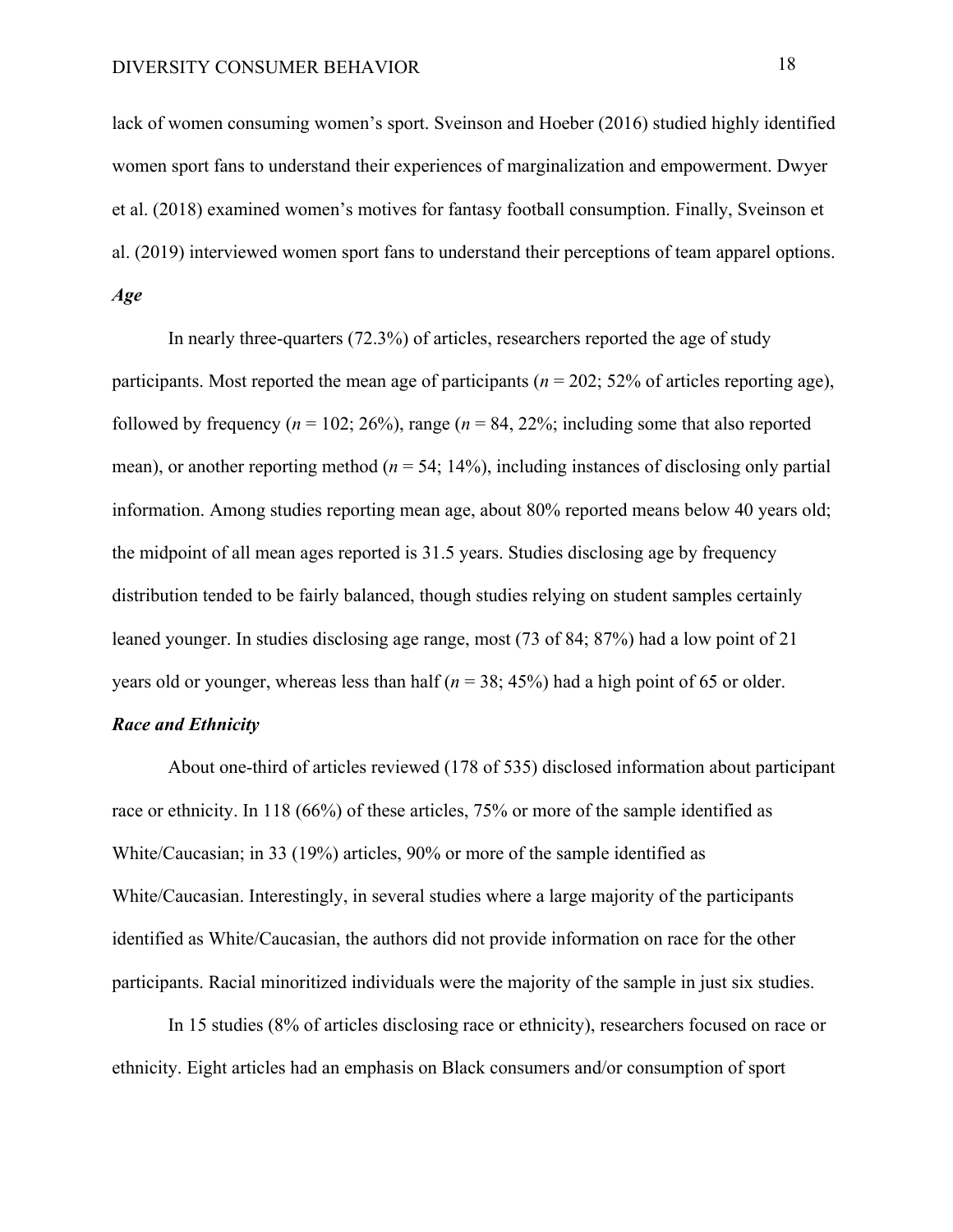contested by Black athletes (Armstrong, 2001; Armstrong, 2002; Armstrong & Peretto Stratta, 2004; Armstrong 2008; Brown et al., 2016; Lyons & Jackson, 2001; Schmidt et al., 2018; Stadler-Blank et al., 2014). Three articles focused on Asian consumers (Clarke & Mannion, 2006; Kim & Cheong, 2011; Kim & Heere, 2012), one focused on Latino consumers (Harrolle et al., 2010), and three others focused on broad ethnic/cultural consumer differences (Kwon & Trail, 2001; Nadeau et al., 2011; Pons et al., 2001). About half of these researchers examined attendance or consumption factors (Armstrong, 2002; Armstrong, 2008; Armstrong & Peretto Stratta, 2004; Clarke & Mannion, 2006; Kwon & Trail, 2001; Lyons & Jackson, 2001; Stadler-Blank et al., 2014). Others focused on an array of topics, including loyalty (Harrolle et al., 2010), branding (Kim & Heere, 2012), identity (Pons et al., 2001), activism (Schmidt et al., 2018), spending (Armstrong, 2001), and athlete-consumer race/ethnicity alignment (Brown et al., 2016; Kim & Cheong, 2011; Nadeau et al., 2011).

## *Education*

Similar to race, participant education level was disclosed in about one-third of articles (160 of 535). Information about education was only fully shared, however, in about half (*n* = 82; 51%) of these articles. In articles with a full disclosure, just three had samples with a majority never attending college (excluding articles with a focus on minors). In 57 (36%) articles, 75% or more of the sample had completed at least some college. In about half of articles disclosing education ( $n = 78$ ; 49%), authors only partially reported information on participant education; most often (in 65 articles), authors reported the proportion of the sample with a college degree (of any type). The authors' descriptions take different forms, including "69% had completed at least an undergraduate degree," or "a majority" of participants were college educated.

## *Income*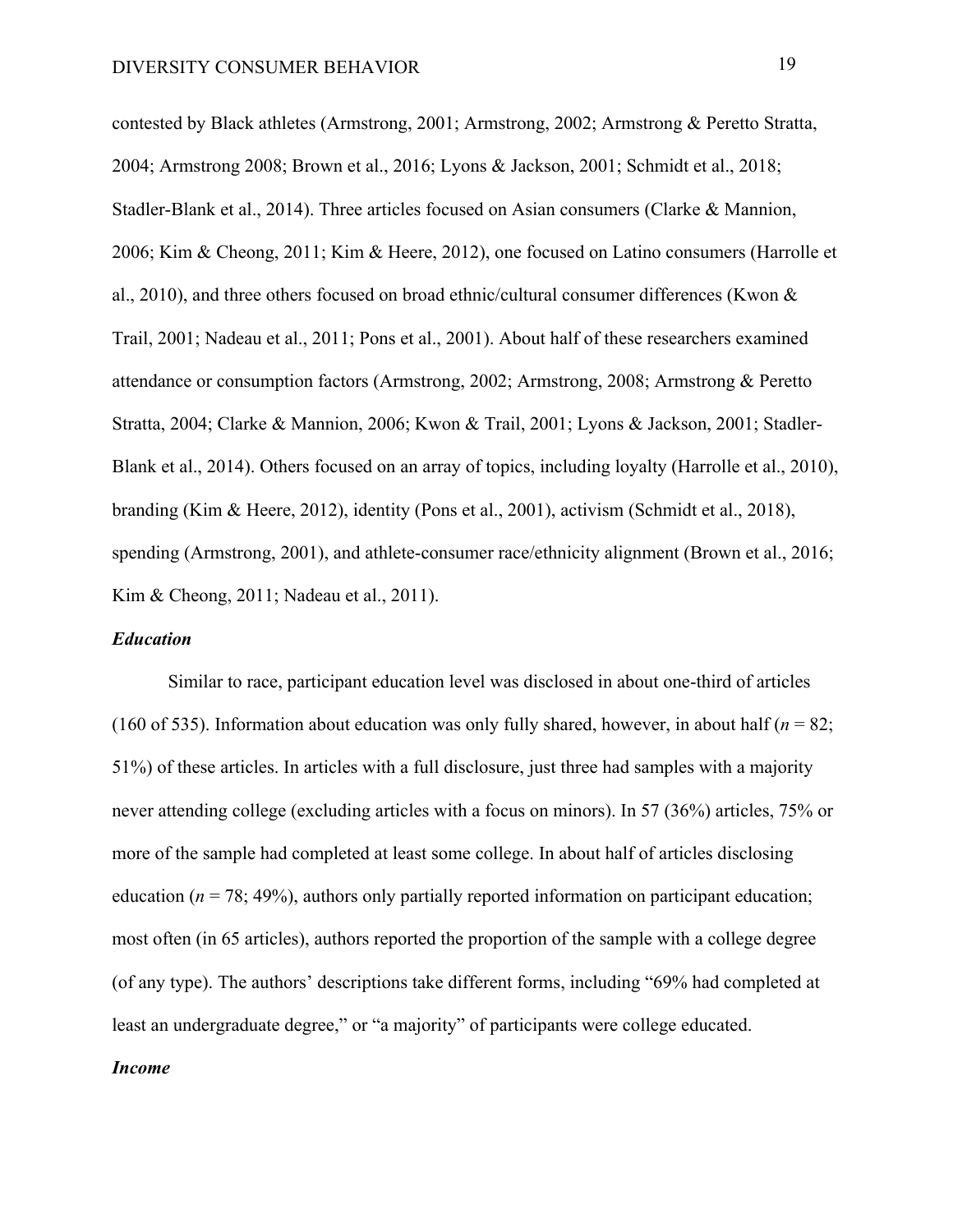Reporting on participant income tells a similar story to that of education level. Of 120 articles disclosing information about participant income, income information was only fully disclosed half ( $n = 58$ ; 48%) of the time, with the other half of articles ( $n = 62$ ; 52%) providing some information about income. Considering partial disclosure of information on income, 23 (19%) articles reported a single percentage of participants clearing a given income threshold (e.g., "26.6% had household incomes over \$100,000"). Fourteen (11%) reported information on only the mean, median, mode, or range of income, and some others reported information on a few income categories, but not all. Looking at articles where income information was fully disclosed, income levels appeared relatively evenly distributed; instances of relatively large proportions of low-income individuals tended to appear in studies with student samples, whereas instances of relatively large proportions of high-income individuals tended to appear in studies with season ticket holders or attendees of major (men's) professional league events.

## *Sexual Orientation*

Of 535 articles reviewed, only one article disclosed information about participant sexual orientation. In an article published in *SMQ*, Mumcu and Lough (2017) surveyed participants on their attitudes toward the WNBA's Pride campaign and the impact of fandom and sexual orientation on future consumption intentions. The authors disclosed that 43.3% of participants identified as heterosexual, compared to 38.8% identifying as lesbian, gay, or bisexual.

## *Ability Status*

Two articles (both published in *ESMQ*) in our review disclosed information about participant ability status. Garcia and colleagues (2017) studied members of disabled supporter associations (DSAs) at football clubs in England to understand how membership improves access of fans with disabilities. The authors noted participants had a range of disabilities,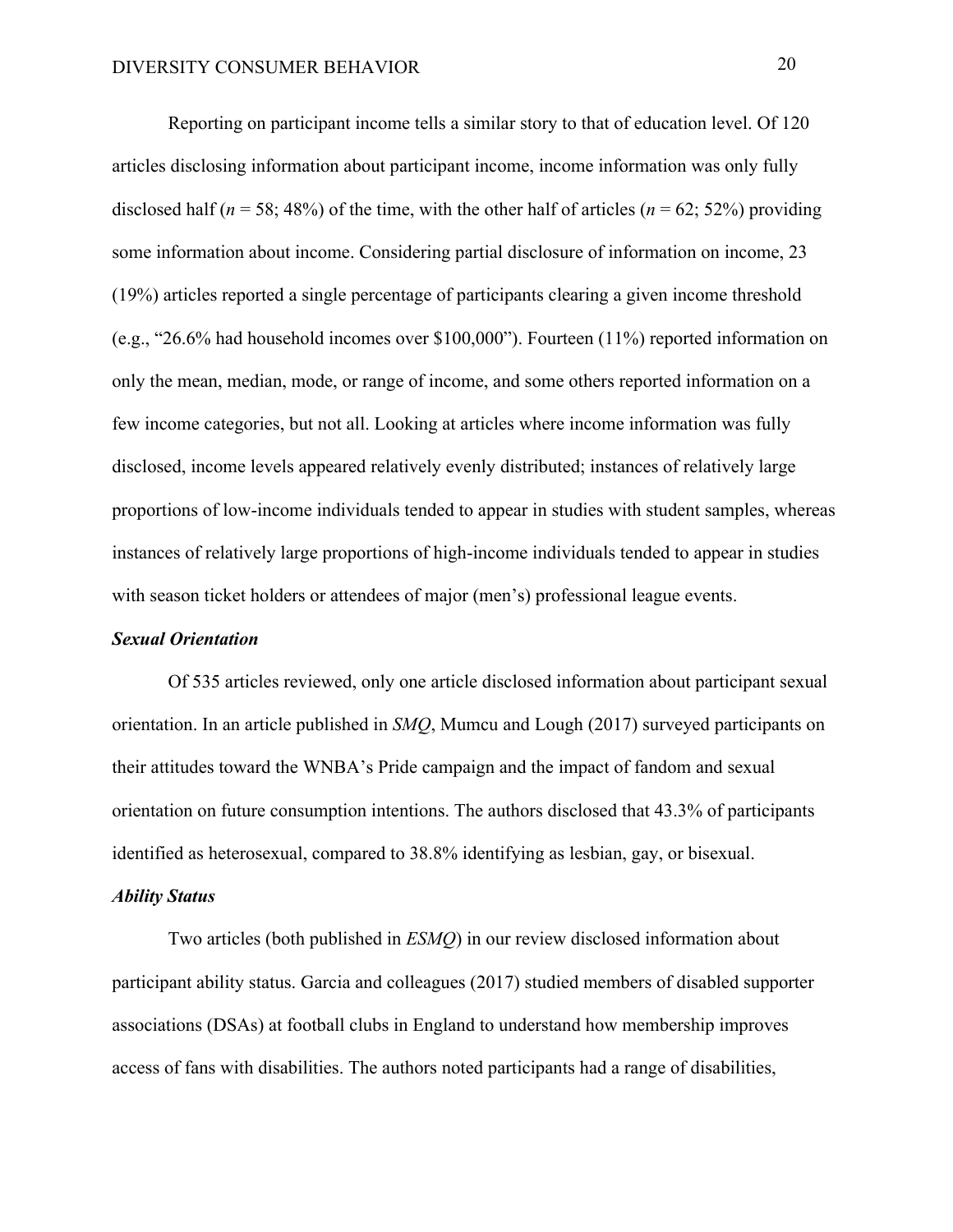including illness, wheelchair users, learning disability, and reduced mobility or ambulant disability. Separately, in studying the impact of sporting event attendance on subsequent sport participation, Ramchandani and colleagues (2015) noted 94.7% of participants did not have a disability that limited their daily activities.

#### *Summary*

In the articles reviewed, authors frequently report participant gender and age, while they report on race, education, and income just some of the time, and sexual orientation and ability status only rarely. It is possible many of these questions are made optional in research. Perhaps more problematically, a lack of any reporting on these measures could indicate that in some instances, they are excluded from the research altogether. Collectively, scholars have frequently researched middle-aged or younger White men who are college-educated and have at least middle-class income. Whether intentional or not, these types of people appear to have been prioritized in research over others, including women, racial minoritized individuals, older individuals, those with less than a college education, and individuals with low incomes.

Among articles that address minoritized groups, researchers have most often focused on motives or factors in attendance, as well as general consumption patterns or the consumption experience. Thus, it seems sport consumer behavior research among minoritized groups is in its infancy; the topics we have a decent understanding of among these populations (e.g., women, racial minorities, LGBTQ+ individuals, disabled people) are more or less the same topics scholars investigated with White male (heterosexual, able-bodied) consumers 20 years ago.

#### **Discussion**

The overarching purpose of this paper was to examine the state of diversity in sport consumer behavior research. To do so, we conducted a scoping review, focusing on both the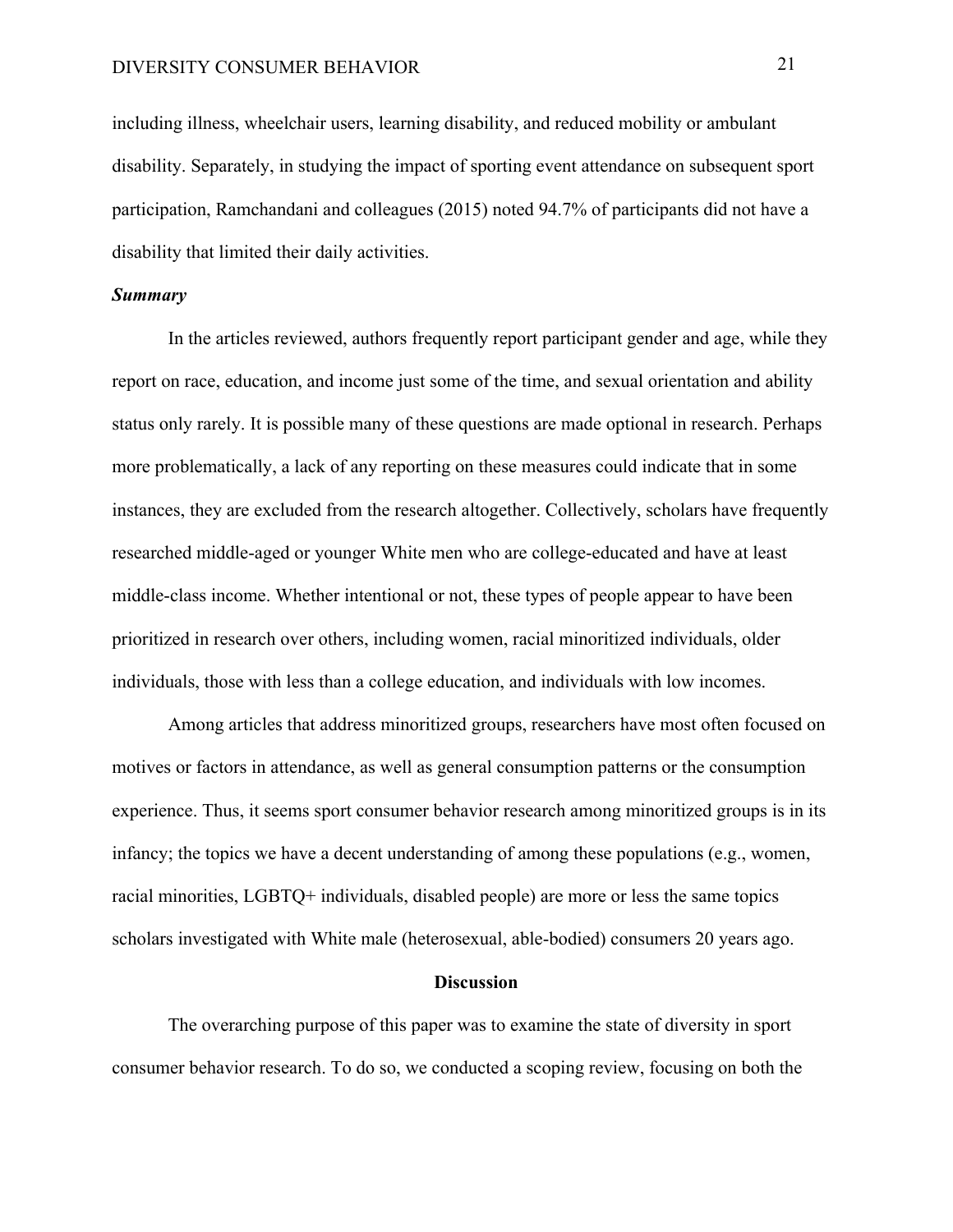context researchers used in their studies and the samples from which they drew. Across four journals in the field, similarity was the norm: most studies focus on men's sport in highly commercialized settings; the demographics of study participants are routinely under-reported; and the characteristics of study participants suggest that most research is based on studies of White men, who are middle-aged or young, educated, and with at least some disposable income. We observed, for example, that samples heavily skewed toward men (i.e., at least 75% of the sample was men) appeared 13 times more frequently than those heavily skewed toward women. The disparities were even greater for race, where mostly White samples were present almost 20 times more frequently than samples of predominantly racially minoritized individuals when race or ethnicity was reported. But these statistics likely understate the problem, as authors were comparatively unlikely to note the participants' race or ethnicity, education, sexual orientation, gender identity, or disability status. This type of reporting (or lack thereof) was consistent in articles reviewed over time, indicating norms created early on in sport consumer behavior research have been maintained by researchers with little to no disruption work.

#### **Lack of Diversity in Sport Consumer Behavior Research**

Our research shows similarity—in contexts and sample characteristics—characterizes most sport consumer behavior research. The pattern of findings supports previous critiques that sport management and sport consumer behavior research lack diversity in research focus and its participants (Shaw & Cunningham, 2021; Toffoletti, 2017). Why, though, has this pattern developed and continued? We offer several possibilities here, presented as norms developed through creation and maintenance work by sport consumer behavior researchers. In addition, we offer potential methods by which researchers can engage in disruption work, all in an effort to increase diversity, representation, and quality in sport consumer behavior research.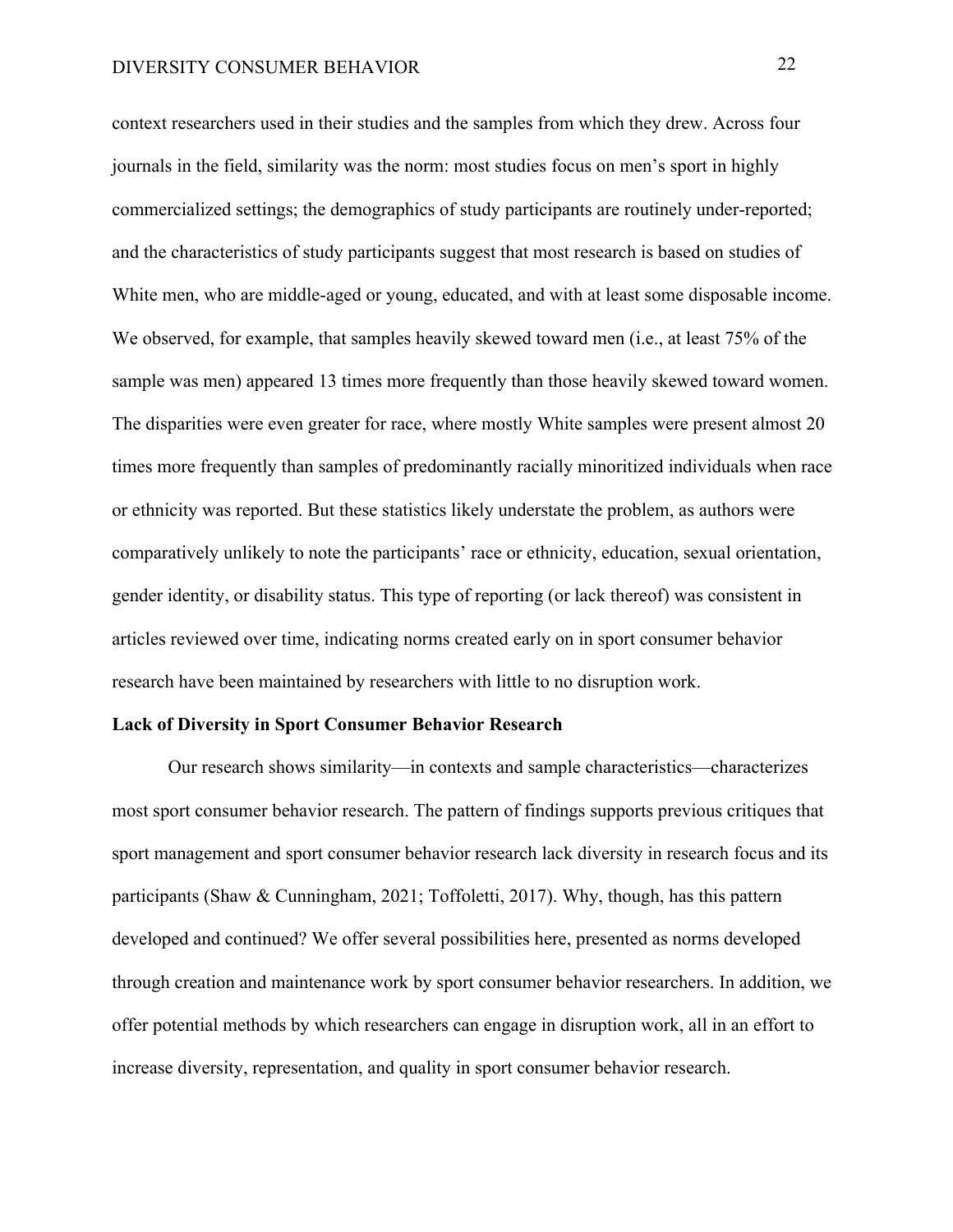## *Norms Influencing the Lack of Diversity Research*

Norms created and maintained in the discipline have contributed to the demonstrable lack of diversity in the study samples and homogeneity in settings among sport consumer behavior research. Here, we discuss three potential norms: researching consumers in popular settings; only acknowledging diversity when it is the focus of the work; and assuming no responsibility for examining people from minoritized groups or settings that are under-researched.

First, researchers might pursue research contexts and samples that are easily accessible and popular (Delia et al., 2021). When the sampling method is chosen due to ease of access to participants, a lack of diversity may seem justified. Researchers should consider a more purposive approach to sampling. Of course, the academic system may play a part here – the 'publish or perish' mentality and tenure publishing requirements in some contexts may influence researchers to design studies around convenience or accessibility, thereby maintaining the status quo. Additionally, for a host of cultural, historic, and systemic issues (Delia, 2020; Fink, 2016; Sveinson et al., 2019), men's sport has been socially constructed as more legitimate, and as such, generally (but not always) generates more fan interest than women's sport. Given the differences in perceived legitimacy and attention, it is possible researchers are simply drawn to men's sport, and that this practice—choosing to study a particular type of consumer in a particular type of setting as a result of popularity—has become engrained over time. Indeed, given that early sport consumer behavior scholars focused on men and men's sports, thereby socially constructing acceptable forms of knowledge production (e.g., Quatman & Chelladurai, 2008), subsequent researchers might have taken these cues and simply followed suit to maintain the norm.

Second, scholars might assume their research, by design, does not focus on diversity and, therefore, does not need to acknowledge varied settings or populations. They may not have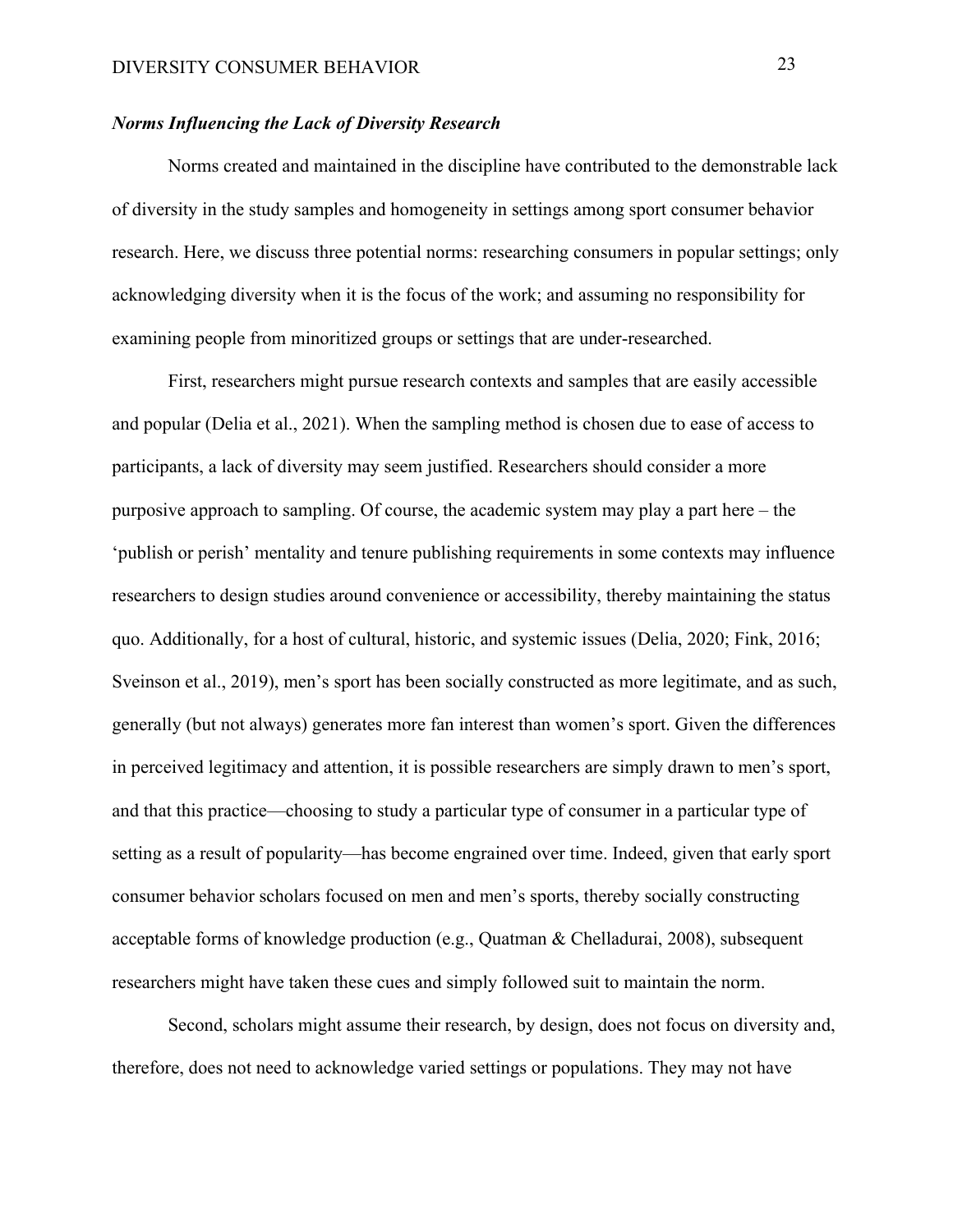explicitly sought to exclude certain settings or populations, but nonetheless disregarded these details in pursuit of their primary research aims. This practice suggests an unspoken rule that, unless the specific purpose of a study is to better understand a diversity dimension, researchers do not need to be concerned with who is researched and in what setting. Relatedly, if the researcher did not state a desire to examine demographic differences, institutional review boards may have suggested removal of demographic questions to limit the data collected. While such action may be done to protect participants, it simultaneously signals that demographic differences are not critical, contributing to the maintenance of this practice.

Third, some researchers might not consider it their duty to include demographic information or to collect data in varied sport settings (Delia et al., 2021). Instead, they may believe they should be able to research whatever they wish to study, wherever, and with whomever, bearing no responsibility for what or who is not researched. If this is the case, then a focus on people from majority groups and an emphasis on men's sport is intentional.

Whatever the motivation behind the pattern of similarities, the outcomes lead to an incomplete and therefore potentially deficient theoretical understanding of sport consumers. That is, if (a) the extant scholarship is based largely on similar samples that are not characteristic of sport consumers in general, and (b) they are usually collected from settings that do not capture the breadth of sport contexts, then *it is unlikely that existing studies have established a complete understanding of sport consumer behavior*. Our position is similar to that of Rad et al. (2018), who wrote about the broader discipline of psychology: "Despite powerful demonstrations of the importance of cultural diversity in human psychology, most papers in a leading psychology journal sample a very narrow cultural base and generalize inappropriately from that sample to humans more generally" (p. 11403).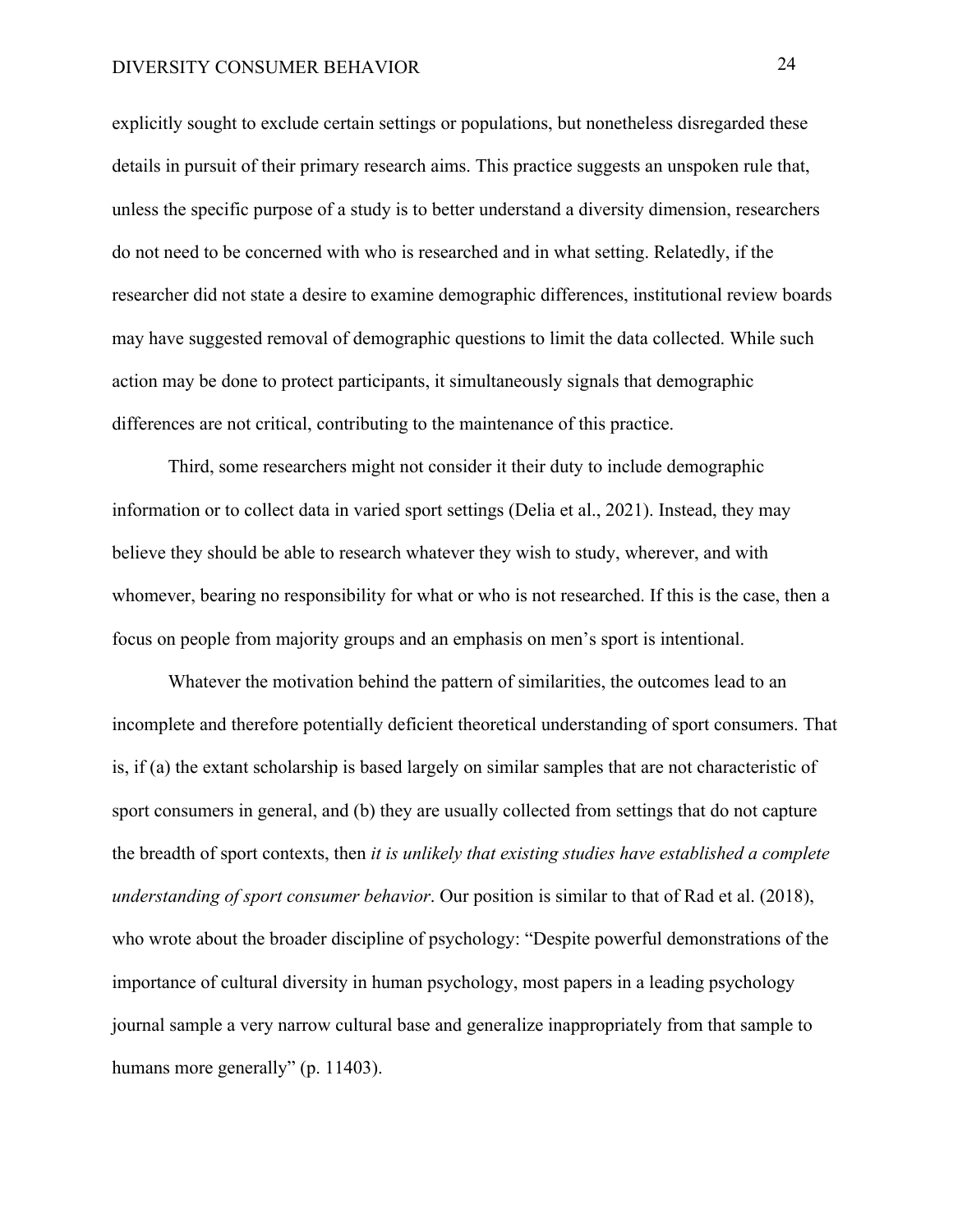Scholarly efforts contribute to the sum of diversity and inclusion efforts broadly (Cunningham, 2014). Research remakes the sport industry (Newman, 2014). If scholars maintain norms of researching and theorizing (even implicit norms) about consumers that are mostly White, middle-class, heterosexual, non-disabled consumers of men's sport, they will perpetuate a sport industry that only serves this particular type of consumer.

### *Disrupting Norms*

A key form of institutional work is disruption, in which institutional processes are destabilized in pursuit of change (Lawrence & Suddaby, 2006). To address the lack of diversity focus in sport consumer behavior research, scholars must intentionally engage in disruption work that allows the field to explore the full sport consumer experience—not merely the limited samples and contexts that researchers have studied thus far. Here, we offer a number of ways researchers might attempt to rectify the issue. First, sport consumer behavior scholars should acknowledge their collective output has under researched and undervalued the importance of diversity in participants and variety in settings. In this regard, all sport consumer behavior researchers should accept some level of responsibility (even if just a tiny piece) for diversity lacking in the discipline. Though our review suggests some scholars have indeed recognized and accepted this responsibility (e.g., Armstrong's research on Black sport consumers), the widespread similarity of settings and populations researched suggests the collective has not yet done the same. It is also incumbent on reviewers to raise objections/concerns when scholars do not report demographic information or do not offer justification for their setting, and question authors if a homogenous sample is not a requirement of the research question/purpose. If reviewers fail to raise these concerns, whether intentional or not, they act as gatekeepers and maintain the status quo (Woolf et al., 2016).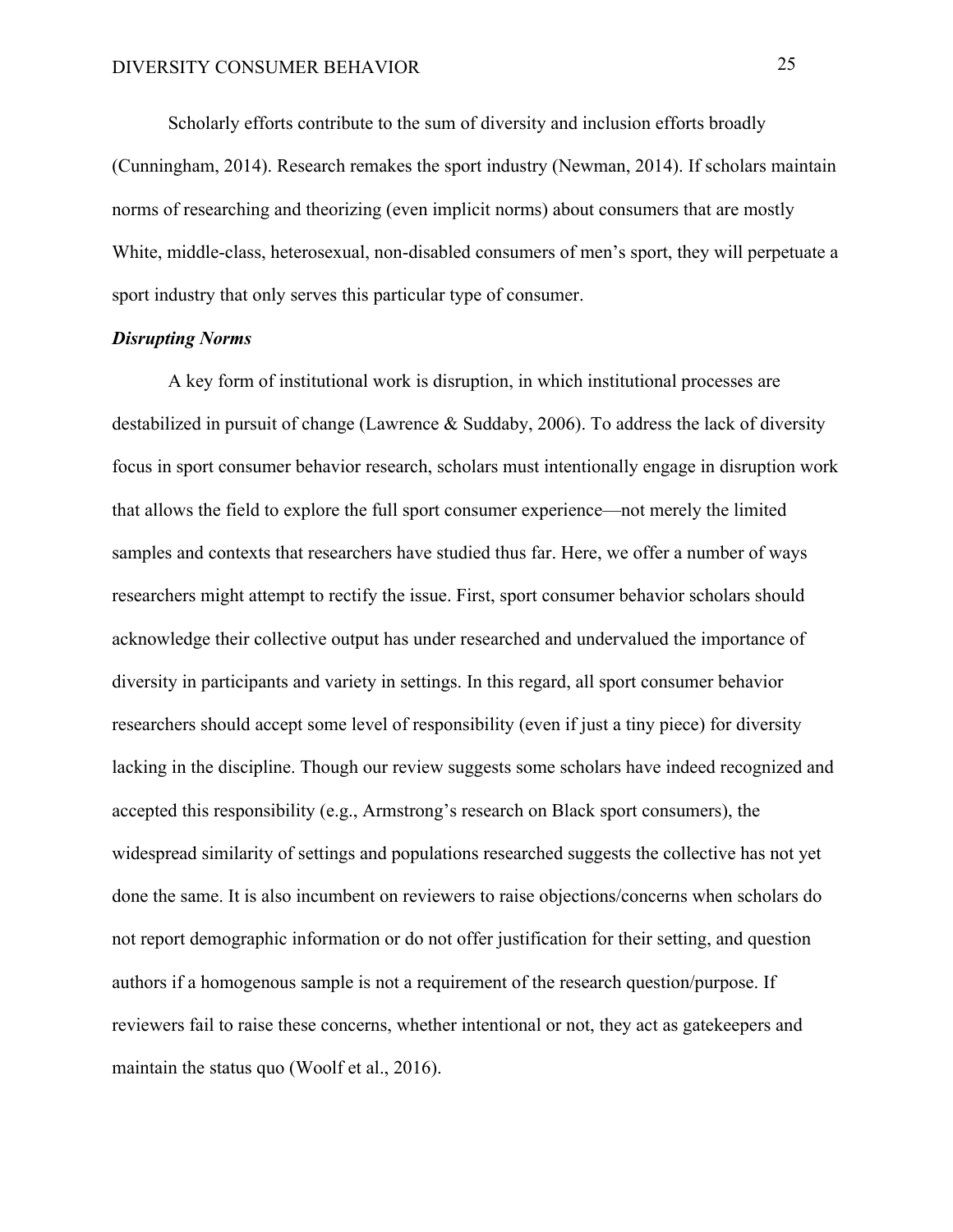Recognizing collective responsibility for settings and participant samples used in sport consumer behavior research will also require acknowledgement that diversity dimensions are important in all research, not just research with an explicit focus on diversity. This responsibility includes diversity in sample and variety in setting. As one example, in studying LGBTQ marketing, Mumcu and Lough (2017) noted participants' sexual orientation, as sexual orientation was embedded in the research purpose. This study, however, was also the only article in our review to note participants' sexual orientation. Just as scholars have deemed it important to collect and report information on gender and age, they should prioritize other diversity dimensions. Researchers should strive to always include dimensions like race, gender, age, sexual orientation, social class, and disability status when collecting information from consumers. Until scholars begin routinely collecting and reporting this type of information, they will never scratch the surface of understanding how the diversity of sport consumers may impact the concepts they study. The same is true of the contexts used to conduct research. For example, researchers should not assume that theoretical explanations derived from research with consumers of men's sport will extend to women's sport (see, e.g., Delia, 2020); theory may often transcend context, but there is danger in making such assumptions without empirical evidence.

Finally, extending from the suggestions above, researchers should articulate how their work takes diversity into account, in terms of sample and setting. This discussion should not be reserved only for studies that focus on diversity (e.g., Black fans or women's sport), but also when a study *does not* focus on a diverse population or setting. Indeed, journal editors—who shape what research and information is deemed legitimate—might take steps to require this information in submissions, either in the text or as a supplement. The journal *Autism*, for example, requires authors to include information about who from the Autism Spectrum Disorder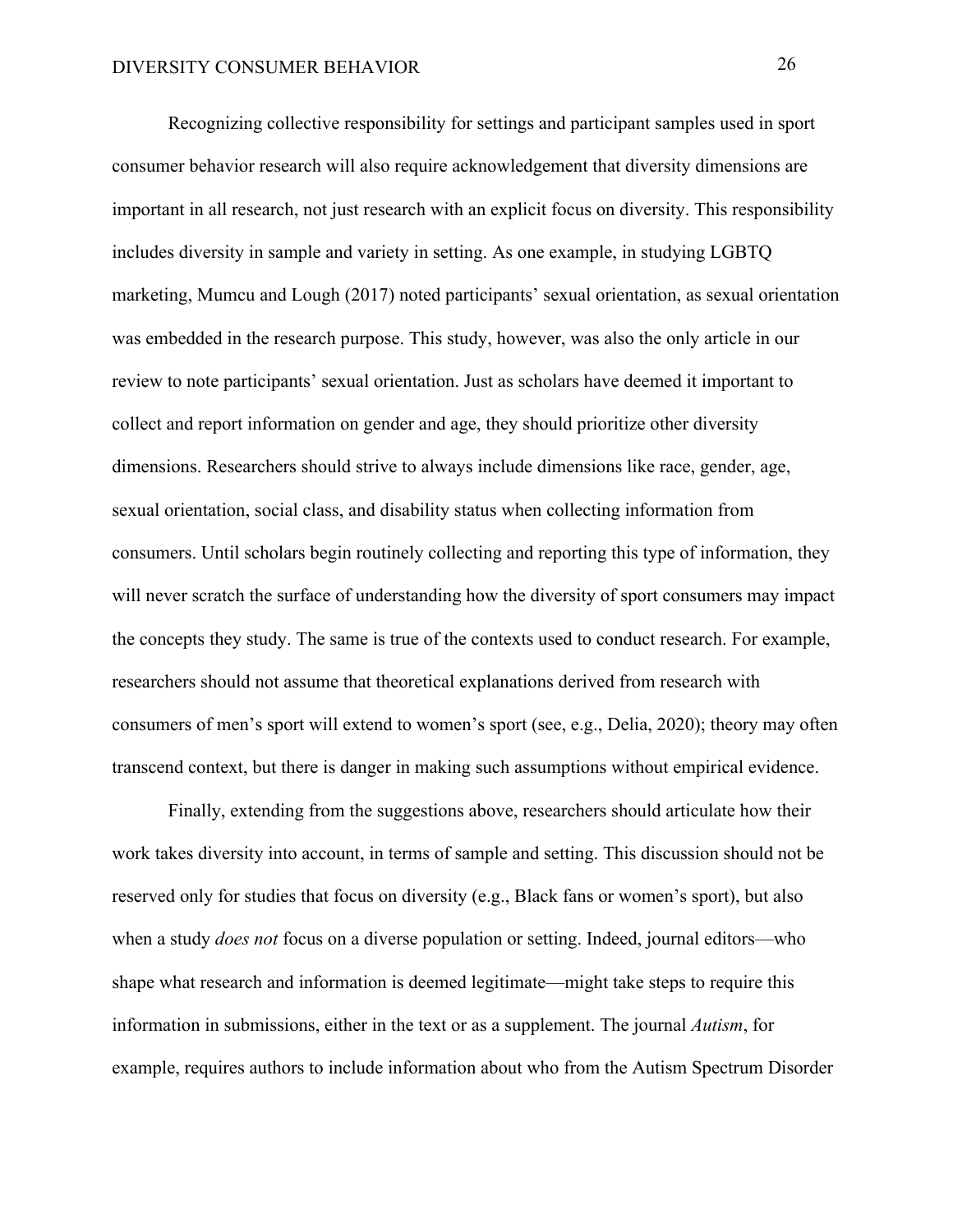community was involved in the research.4 The *Journal of Organizational Behavior* asks authors to include information on research context. <sup>5</sup> Similar to contribution-to-length ratios, journals might consider the contribution of the research in relation to the extent to which it addresses the diversity of sport consumers and/or breadth of sport settings.

## **Conclusion**

It is apparent there is work to be done to grow the understanding of diversity as it relates to sport consumers. Such work should complement societal and organizational shifts prioritizing diversity and inclusion. In attempting to address the lack of diversity in sport consumer behavior research, we offer the following closing points. First, studying different contexts and populations will allow for comprehension of boundary conditions related to understanding consumers, thereby increasing generalizability – where this is a goal of research. Second, there is a need for theorizing about differences between consumers. Much of the sport consumer behavior scholarship is grounded in psychological theories focusing on attitudes, motivations, identities, and various forms of connections with sport. How, though, are individual differences linked with these important psychological processes? Diversity researchers have shown surface-level differences are predictive of more deep-level, psychological outcomes (Cunningham, 2007), and sport consumers from underrepresented groups continually report different, more negative experiences in sport than do their majority counterparts (Cleland, 2014; Melton & MacCharles, 2021; Sveinson & Hoeber, 2016). Scholars play a critical role in developing theoretical knowledge of sport consumer behavior; key to this process is acknowledging differences among consumers and contexts.

<sup>4</sup> https://journals.sagepub.com/author-instructions/AUT#EditorialPolicies

<sup>5</sup> https://onlinelibrary.wiley.com/page/journal/10991379/homepage/forauthors.html#manuscript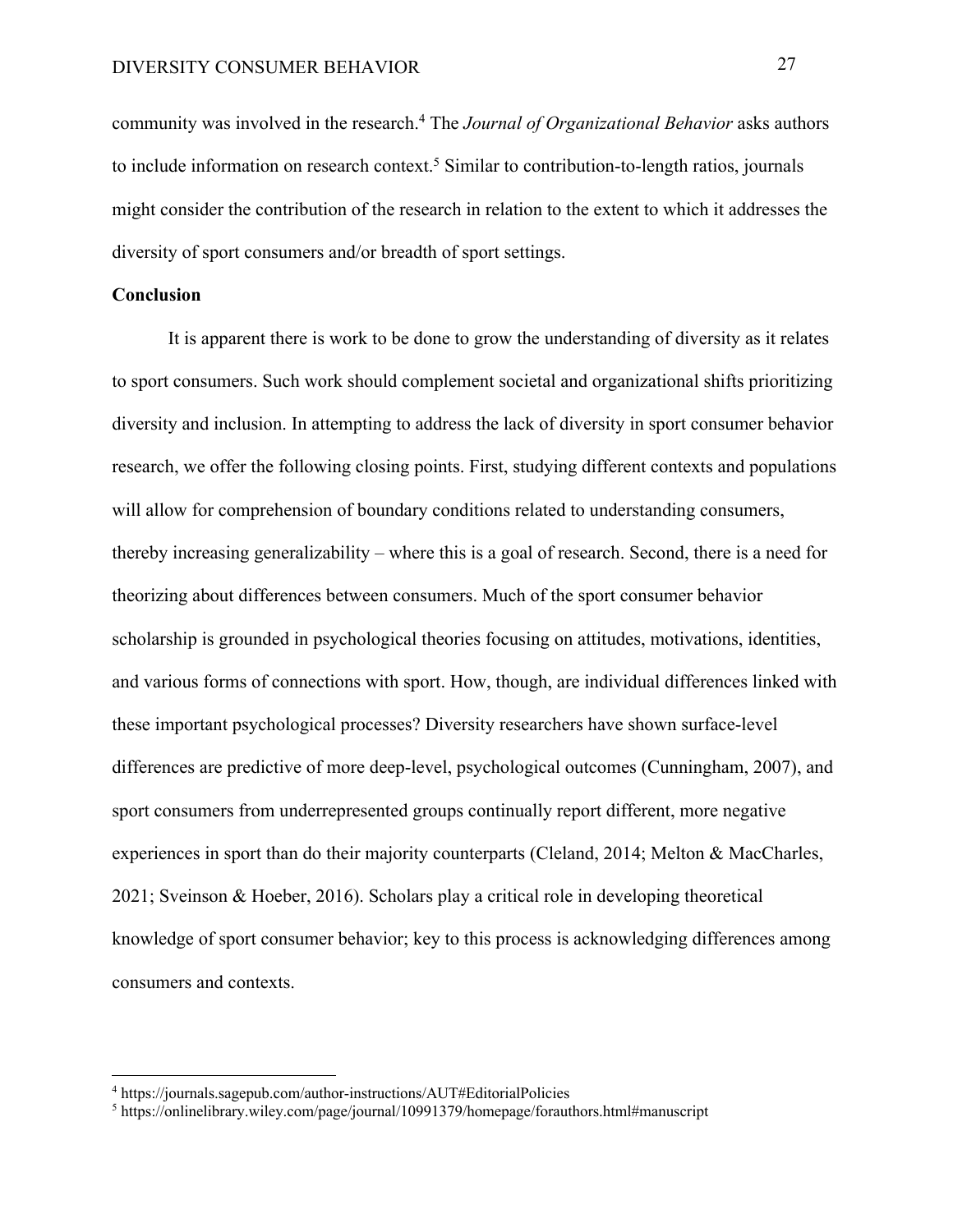## **References**

Aaker, D. (1991). *Managing brand equity*. New York: Free.

- Agyemang, K. J., Berg, B. K., & Fuller, R. D. (2018). Disrupting the disruptor: Perceptions as institutional maintenance work at the 1968 Olympic Games. *Journal of Sport Management*, *32*(6), 567-580.
- Amato, C. H., Peters, C. L. O., & Shao, A. T. (2005). An exploratory investigation into NASCAR fan culture. *Sport Marketing Quarterly*, *14*(2), 71-83.
- Arksey, H., & O'Malley, L. (2005). Scoping studies: Towards a methodological framework. *International Journal of Social Research Methodology*, *8*(1), 19-32.
- Armstrong, K. L. (2001). Black consumers' spending and Historically Black College sport events: The marketing implications. *Sport Marketing Quarterly*, *10*(2), 102-111.
- Armstrong, K. L. (2002). An examination of the social psychology of Blacks' consumption of sport. *Journal of Sport Management*, *16*(4), 267-288.
- Armstrong, K. L. (2008). Consumers of Color and the" Culture" of Sport Attendance: Exploratory Insights. *Sport Marketing Quarterly*, *17*(4), 218-231.
- Armstrong, K. L., & Peretto Stratta, T. M. (2004). Market Analyses of Race and Sport Consumption. *Sport Marketing Quarterly*, *13*(1), 7-16.
- Barley, S. R., & Tolbert, P. S. (1997). Institutionalization and structuration: Studying the links between action and institution. *Organization studies*, *18*(1), 93-117.
- Bauer, H. H., Stokburger-Sauer, N. E., & Exler, S. (2008). Brand image and fan loyalty in professional team sport: A refined model and empirical assessment. *Journal of sport Management*, *22*(2), 205-226.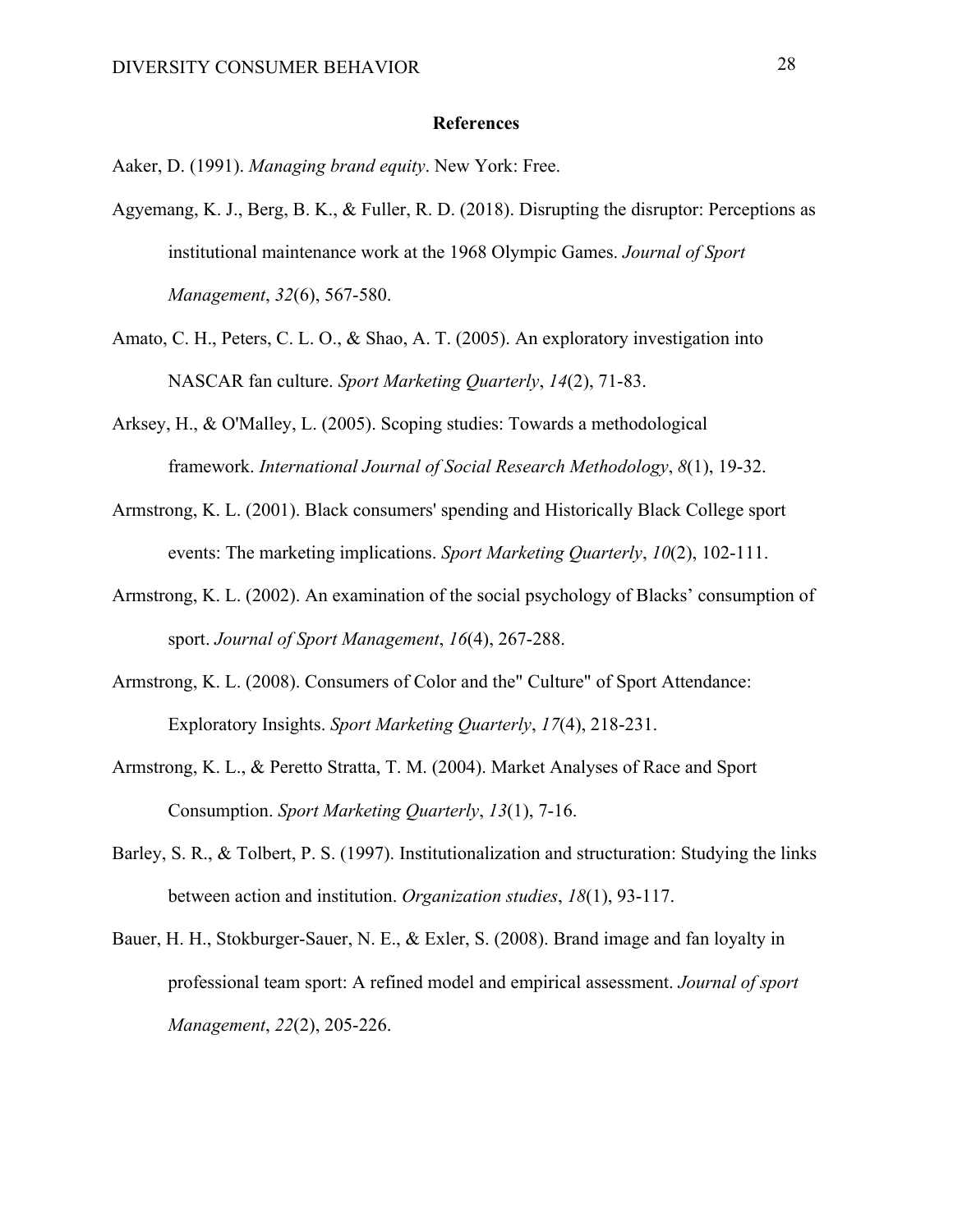- Black, E. (2020). Hashtag Sports & Intel Sports announce industry-wide diversity & inclusion initiative. Retrieved from https://www.prnewswire.com/news-releases/hashtag-sports- intel-sports-announce-industry-wide-diversity--inclusion-initiative-301076573.html
- Boyd, T. C., & Shank, M. D. (2004). Athletes as Product Endorsers: The Effect of Gender and Product Relatedness. *Sport Marketing Quarterly*, *13*(2), 82-93.
- Brown, B., Bennett, G., & Ballouli, K. (2016). Examining the effects of advertisement setting and actor race on African Americans' intentions to consume baseball. *Sport Marketing Quarterly*, *25*(3), 139-151.
- Clarke III, I., & Mannion, R. (2006). Marketing sport to Asian-American consumers. *Sport Marketing Quarterly*, *15*(1), 20-28.
- Cleland, J. (2014). Racism, football fans, and online message boards: How social media has added a new dimension to racist discourse in English football. *Journal of Sport and Social Issues*, *38*(5), 415-431.
- Cornwell, T. B., & Kwon, Y. (2019). Sponsorship-linked marketing: research surpluses and shortages. *Journal of the Academy of Marketing Science*, 1-23.
- Cottingham, M., Carroll, M. S., Phillips, D., Karadakis, K., Gearity, B. T., & Drane, D. (2014). Development and validation of the motivation scale for disability sport consumption. *Sport Management Review*, *17*(1), 49-64.
- Cunningham, G. B. (2007). Perceptions as reality: The influence of actual and perceived demographic dissimilarity. *Journal of Business and Psychology*, *22*(1), 79-89.
- Cunningham, G. B. (2014). Interdependence, mutuality, and collective action in sport. *Journal of Sport Management, 28,* 1-7.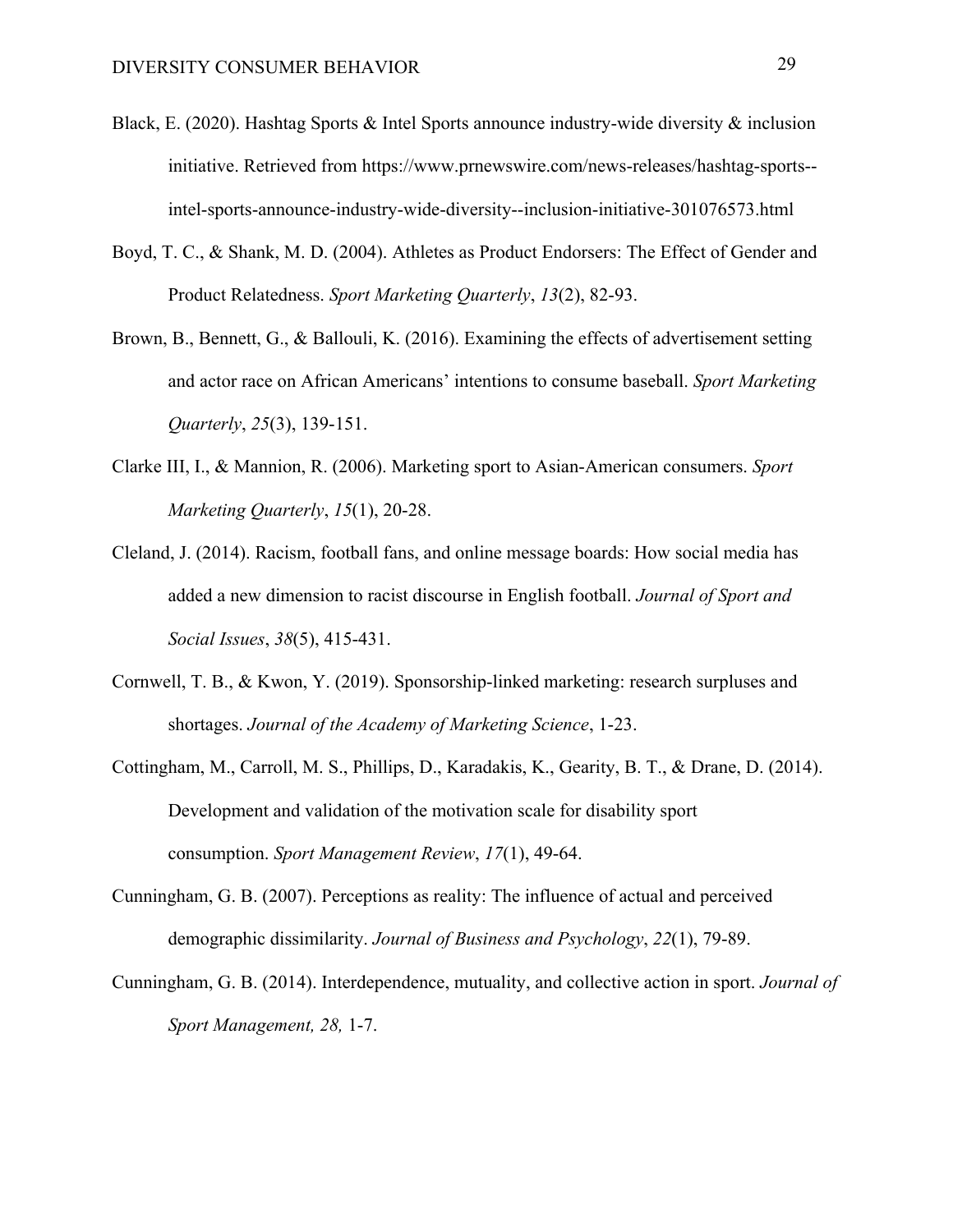- Cunningham, G. B. (2019)*. Diversity and inclusion in sport organizations: A multilevel perspective* (4th ed.). New York, NY: Routledge.
- Cunningham, G. B., Fink, J. S., & Zhang, J. J. (2021). The distinctiveness of sport management theory and research. *Kinesiology Review*.
- Delia, E. B. (2020). The psychological meaning of team among fans of women's sport. *Journal of Sport Management*, *1*(aop), 1-12.
- Delia, E. B., & James, J. D. (2018). The meaning of team in team identification. *Sport Management Review*, *21*(4), 416-429.
- Delia, E.B., Katz, M., & Armstrong, C.G. (2021). Understanding the lack of team identification research in women's sport. *Sport Marketing Quarterly, 30,* 58-68.

Deloitte (2021). 2021 sports industry outlook. Retrieved from https://www2.deloitte.com/us/en/pages/technology-media-andtelecommunications/articles/sports-business-trends-disruption.html

- Dixon, M. A. (2002). Gender Differences in Perceptions and Attitudes Toward the LPGA and Its Tour Professionals: An Empirical Investigation. *Sport Marketing Quarterly*, *11*(1), 44-54.
- Dowling, M., & Smith, J. (2016). The institutional work of Own the Podium in developing highperformance sport in Canada. *Journal of sport management*, *30*(4), 396-410.
- Dwyer, B., Lupinek, J. M., & Achen, R. M. (2018). Challenge accepted: Why women play fantasy football. *Journal of Sport Management*, *32*(4), 376-388.
- Edwards, J. R., & Washington, M. (2015). Establishing a "safety net": Exploring the emergence and maintenance of College Hockey Inc. and NCAA Division I hockey. *Journal of sport management*, *29*(3), 291-304.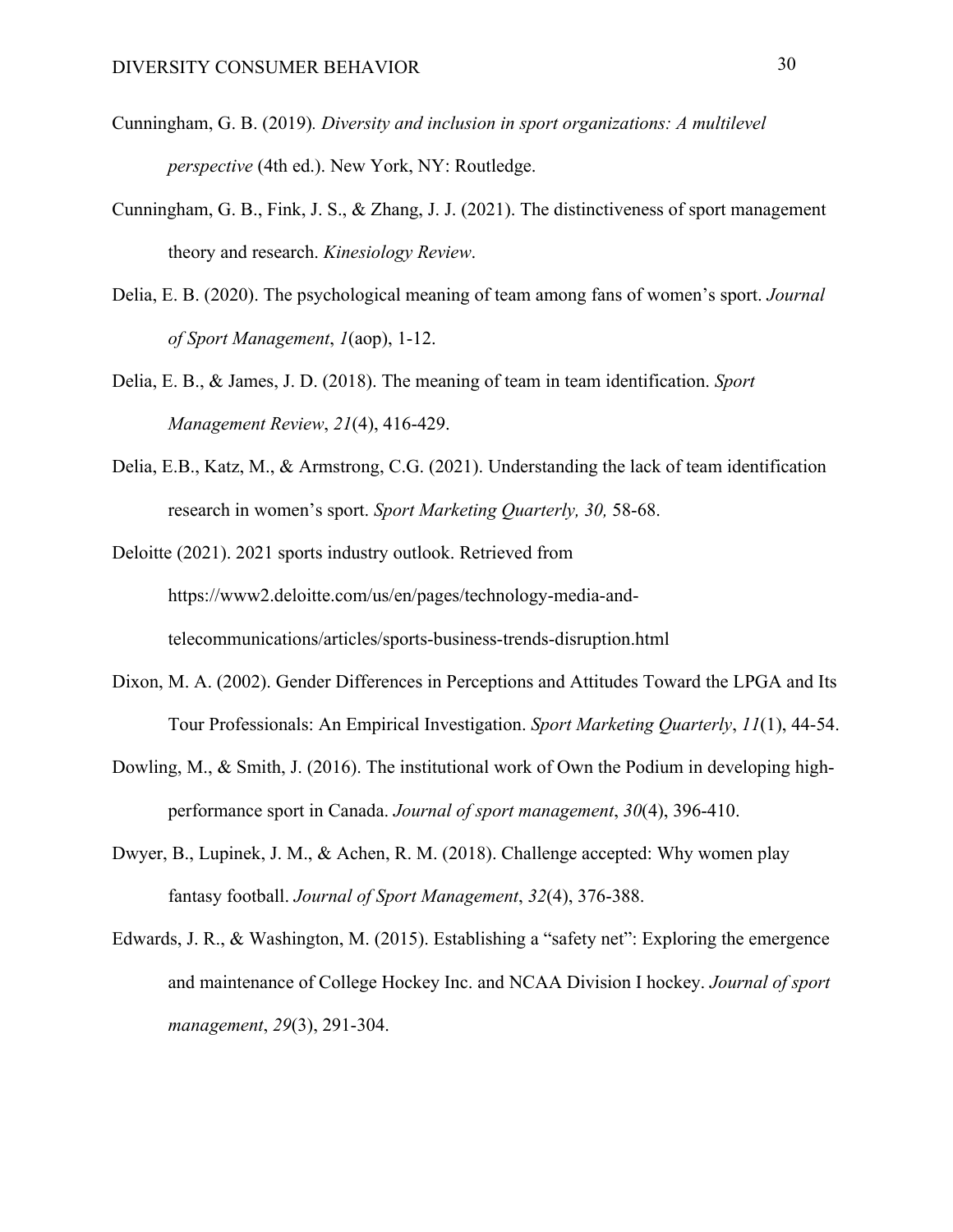- Esmonde, K., Cooky, C., & Andrews, D. L. (2015). "It's supposed to be about the love of the game, not the love of Aaron Rodgers' eyes": Challenging the exclusions of women sports fans. *Sociology of Sport Journal, 32*(1), 22-48.
- Farrell, A., Fink, J. S., & Fields, S. (2011). Women's sport spectatorship: An exploration of men's influence. *Journal of Sport Management*, *25*(3), 190-201.
- Ferreira, M. (2009). Exploring substitutability within college sports through hierarchical choice processes. *Journal of Sport Management*, *23*(2), 182-209.
- Ferreira, M., & Armstrong, K. L. (2004). An exploratory examination of attributes influencing students' decisions to attend college sport events. *Sport Marketing Quarterly*, *13*(4), 194- 208.
- Filo, K., & Funk, D. C. (2005). Congruence between attractive product features and virtual content delivery for Internet marketing communication. *Sport Marketing Quarterly*, *14*(2), 112-122.
- Fink, J. S. (2016). Hiding in plain sight: The embedded nature of sexism in sport. *Journal of Sport Management, 30*, 1-7.
- Fink, J. S., Trail, G. T., & Anderson, D. F. (2002). Environmental factors associated with spectator attendance and sport consumption behavior: Gender and team differences. *Sport Marketing Quarterly*, *11*(1), 8-19.
- Funk, D.C., & James, J.D. (2006). Consumer loyalty: The meaning of Attachment in the development of sport team allegiance. *Journal of Sport Management*, *20*(2), 189-217.
- Funk, D. C., Mahony, D. F., & Ridinger, L. L. (2002). Characterizing consumer motivation as individual difference factors: Augmenting the sports interest inventory (SII) to explain level of spectator support. *Sport Marketing Quarterly*, *11*(1), 33-43.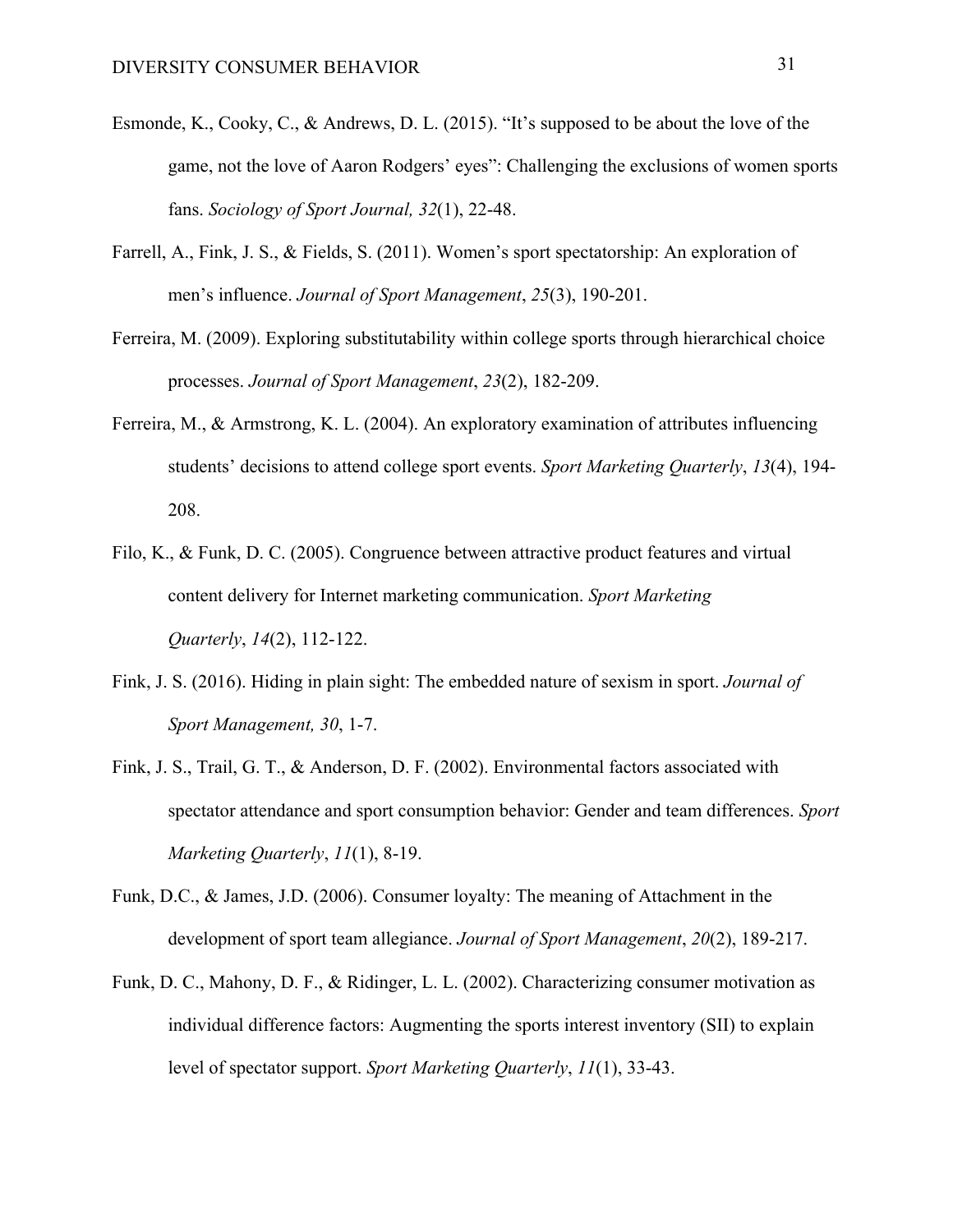- Funk, D. C., Ridinger, L. L., & Moorman, A. M. (2003). Understanding consumer support: Extending the Sport Interest Inventory (SII) to examine individual differences among women's professional sport consumers. *Sport Management Review*, *6*(1), 1-31.
- Gao, M. (2020, December 13). Women's soccer set viewership records in 2020 now it needs to keep them watching. CNBC. https://www.cnbc.com/2020/12/13/womens-soccerviewership-records-paving-expansion.html
- García, B., de Wolff, M., Welford, J., & Smith, B. (2017). Facilitating inclusivity and broadening understandings of access at football clubs: the role of disabled supporter associations. *European Sport Management Quarterly*, *17*(2), 226-243.
- Greenwell, T. C., Simmons, J. M., Hancock, M., Shreffler, M., & Thorn, D. (2017). The effects of sexualized and violent presentations of women in combat sport. *Journal of Sport Management*, *31*(6), 533-545.
- Hallmann, K. (2012). Women's 2011 Football World Cup: The impact of perceived images of women's soccer and the World Cup 2011 on interest in attending matches. *Sport Management Review*, *15*(1), 33-42.
- Hampel, C.E., Lawrence, T.B., and Tracey P, 2017. Institutional work: Taking stock and making it matter. Forthcoming in *The SAGE handbook of organizational institutionalism* (2nd Edition). Thousand Oaks, CA: SAGE Publications.
- Harrolle, M., Trail, G., Rodriguez, A., & Jordan, J. (2010). Conative loyalty of Latino and non-Latino professional baseball fans. *Journal of Sport Management*, *24*(4), 456-471.
- Heinze, K. L., & Lu, D. (2017). Shifting responses to institutional change: The National Football League and player concussions. *Journal of Sport Management*, *31*(5), 497-513.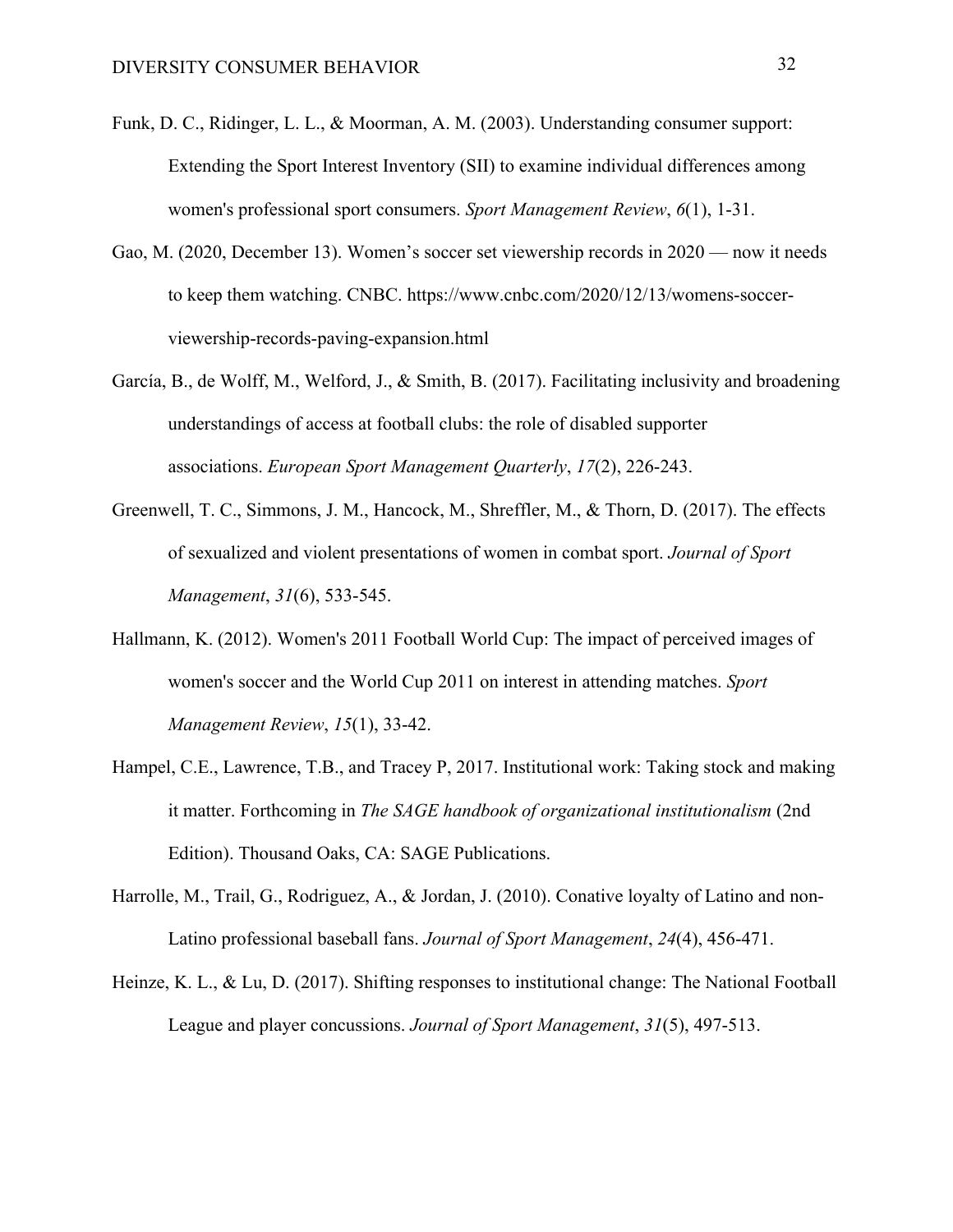- Hoeber, L., & Kerwin, S. (2013). Exploring the experiences of female sport fans: A collaborative self-ethnography. *Sport Management Review*, *16*(3), 326-336.
- Hyatt, C., Kerwin, S., Hoeber, L., & Sveinson, K. (2018). The reverse socialization of sport fans: How children impact their parents' sport fandom. *Journal of Sport Management*, *32*(6), 542-554.
- Inoue, Y., Funk, D. C., Wann, D. L., Yoshida, M., & Nakazawa, M. (2015). Team identification and postdisaster social well-being: The mediating role of social support. *Group Dynamics: Theory, Research, and Practice*, *19*, 31-44.
- International Paralympic Committee (2017). Rio 2016 Paralympics smash all TV viewing records. Retrieved from https://www.paralympic.org/news/rio-2016-paralympics-smashall-tv-viewing-records
- James, J.D. (2001). The role of cognitive development and socialization in the initial development of team loyalty. *Leisure Sciences, 23*, 233-262.
- Kahle, L., Duncan, M., Dalakas, V., & Aiken, D. (2001). The social values of fans for men's versus women's university basketball. *Sport Marketing Quarterly*, *10*(3), 156-163.
- Kane, M. J., & Maxwell, H. D. (2011). Expanding the boundaries of sport media research: Using critical theory to explore consumer responses to representations of women's sports. *Journal of Sport Management*, *25*(3), 202-216.
- Katz, M., Mansfield, A. C., & Tyler, B. D. (2020). The Strength of Fan Ties: Emotional Support in Sport Fan Egocentric Networks. *Journal of Sport Management*, *34*, 291-302.
- Kerstetter, D. L., & Kovich, G. M. (1997). An involvement profile of Division I women's basketball spectators. *Journal of Sport Management*, *11*(3), 234-249.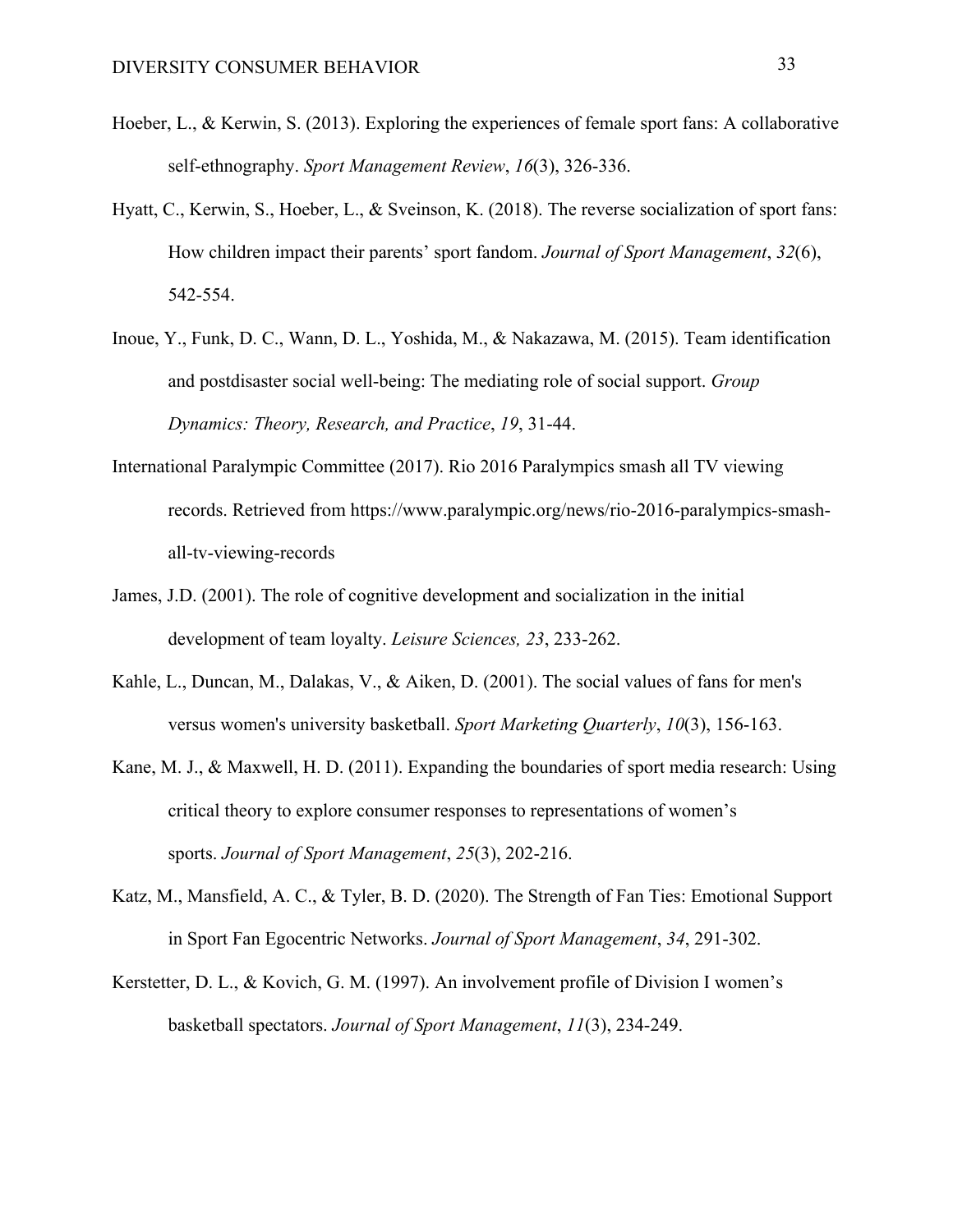- Kim, K., & Cheong, Y. (2011). The effects of athlete-endorsed advertising: The moderating role of the athlete-audience ethnicity match. *Journal of Sport Management*, *25*(2), 143-155.
- Kim, C., & Heere, B. (2012). Consumers from Emerging Markets: Perceptions and Attitudes Toward Global Sporting Brands. *Sport Marketing Quarterly*, *21*(1), 19-31.
- Kim, Y., Lee, H. W., Magnusen, M. J., & Kim, M. (2015). Factors influencing sponsorship effectiveness: A meta-analytic review and research synthesis. *Journal of Sport Management*, *29*(4), 408-425.
- Kim, Y. K., Magnusen, M., Kim, M., & Lee, H. (2019). Meta-analytic review of sport consumption: Factors affecting attendance to sporting events. *Sport Marketing Quarterly, 28,* 117-134.
- Koo, G. Y., & Hardin, R. (2008). Difference in Interrelationship between Spectators' Motives and Behavioral Intentions Based on Emotional Attachment. *Sport Marketing Quarterly*, *17*(1), 30-43.
- Kunkel, T., Biscaia, R., Arai, A., & Agyemang, K. (2019). The role of self-brand connection on the relationship between athlete brand image and fan outcomes. *Journal of Sport Management*, *34*(3), 201-216.
- Kunkel, T., Funk, D., & King, C. (2014). Developing a conceptual understanding of consumerbased league brand associations. *Journal of Sport Management*, *28*(1), 49-67.
- Kwon, H., & Trail, G. (2001). Sport fan motivation: A comparison of American students and international students. *Sport Marketing Quarterly*, *10*(3), 147-155.
- Lawrence, T. B., & Suddaby, R. (2006). Institutions and institutional work. *The Sage handbook of organization studies*, 215-254.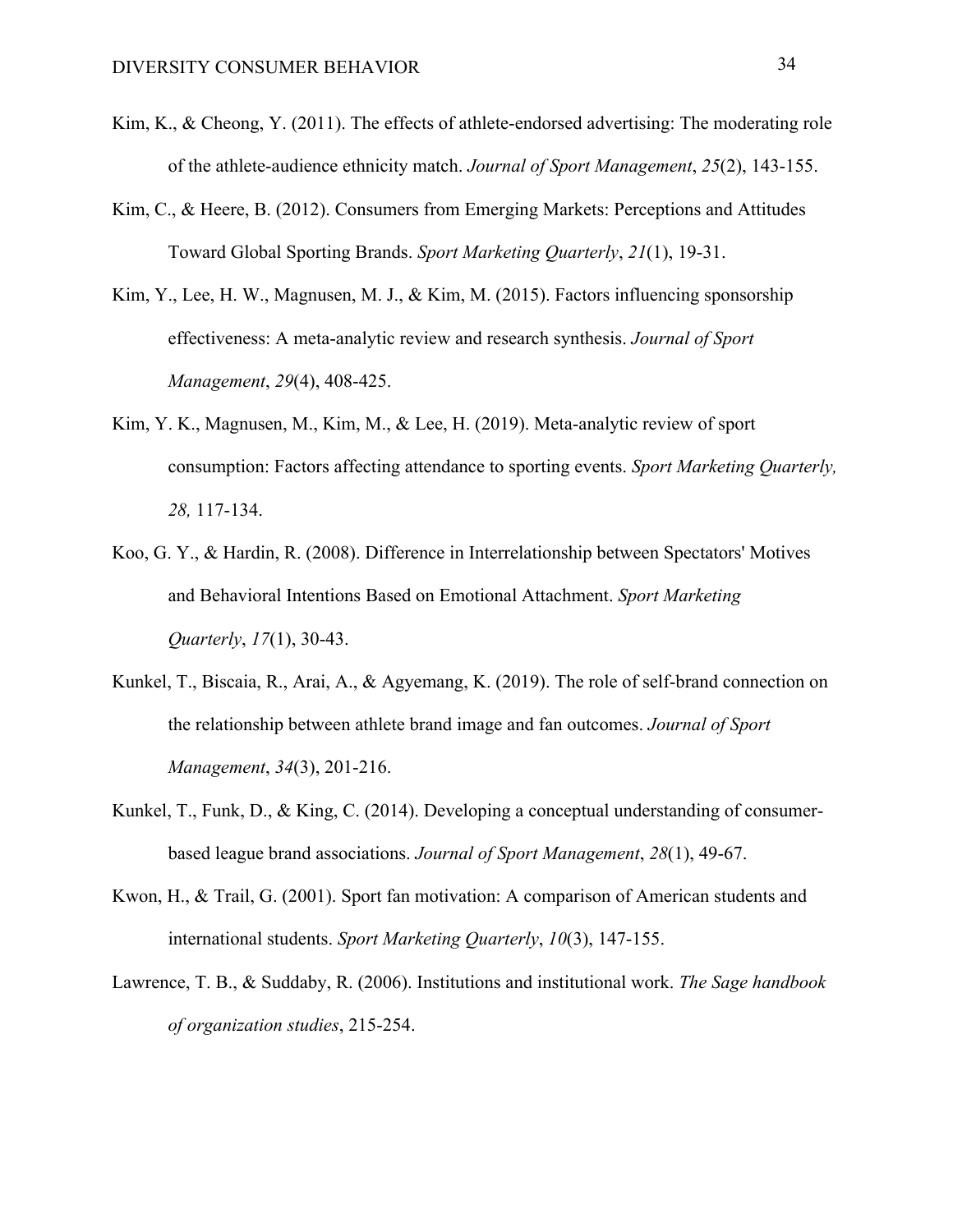- Lawrence, T. B., Suddaby, R., & Leca, B. (2009). Introduction: Theorizing and studying institutional work. In Lawrence, T. B., Suddaby, R., Leca, B., (Eds.), *Institutional Work: Actors and Agency in Institutional Studies of Organizations* (pp. 1-27). Cambridge University Press.
- Levac, D., Colquhoun, H., & O'Brien, K. K. (2010). Scoping studies: Advancing the methodology. *Implementation science*, *5*(1), 1-9.
- Lips, H. M. (2017). Sex and gender: An introduction (6<sup>th</sup> ed.). Long Grove, IL: Waveland Press.
- Lock, D. J., & Funk, D. C. (2016). The multiple in-group identity framework. *Sport Management Review*, *19*(2), 85-96.
- Lock, D., & Heere, B. (2017). Identity crisis: A theoretical analysis of 'team identification' research. *European Sport Management Quarterly*, *17*(4), 413-435.
- Lough, N. L., & Irwin, R. L. (2001). A Comparative Analysis of Sponsorship Objectives for US Women's Sport and Traditional Sport Sponsorship. *Sport Marketing Quarterly*, *10*(4), 202-211.
- Lough, N. L., & Kim, A. R. (2004). Analysis of Sociomotivations Affecting Spectator Attendance at Women's Professional Basketball Games in South Korea. *Sport Marketing Quarterly*, *13*(1), 35-42.
- Lyons, R., & Jackson, E. N. (2001). Factors that influence African-American Gen-Xers to purchase Nikes. *Sport Marketing Quarterly*, *10*(2), 96-101.
- Maxwell, H., & Lough, N. (2009). Signage vs. No Signage: An Analysis of Sponsorship Recognition in Women's College Basketball. *Sport Marketing Quarterly*, *18*(4), 188-198.
- McGarry, J. E. (2020). Enact, discard, transform: An impact agenda. *Journal of Sport Management*, *34,* 1-8.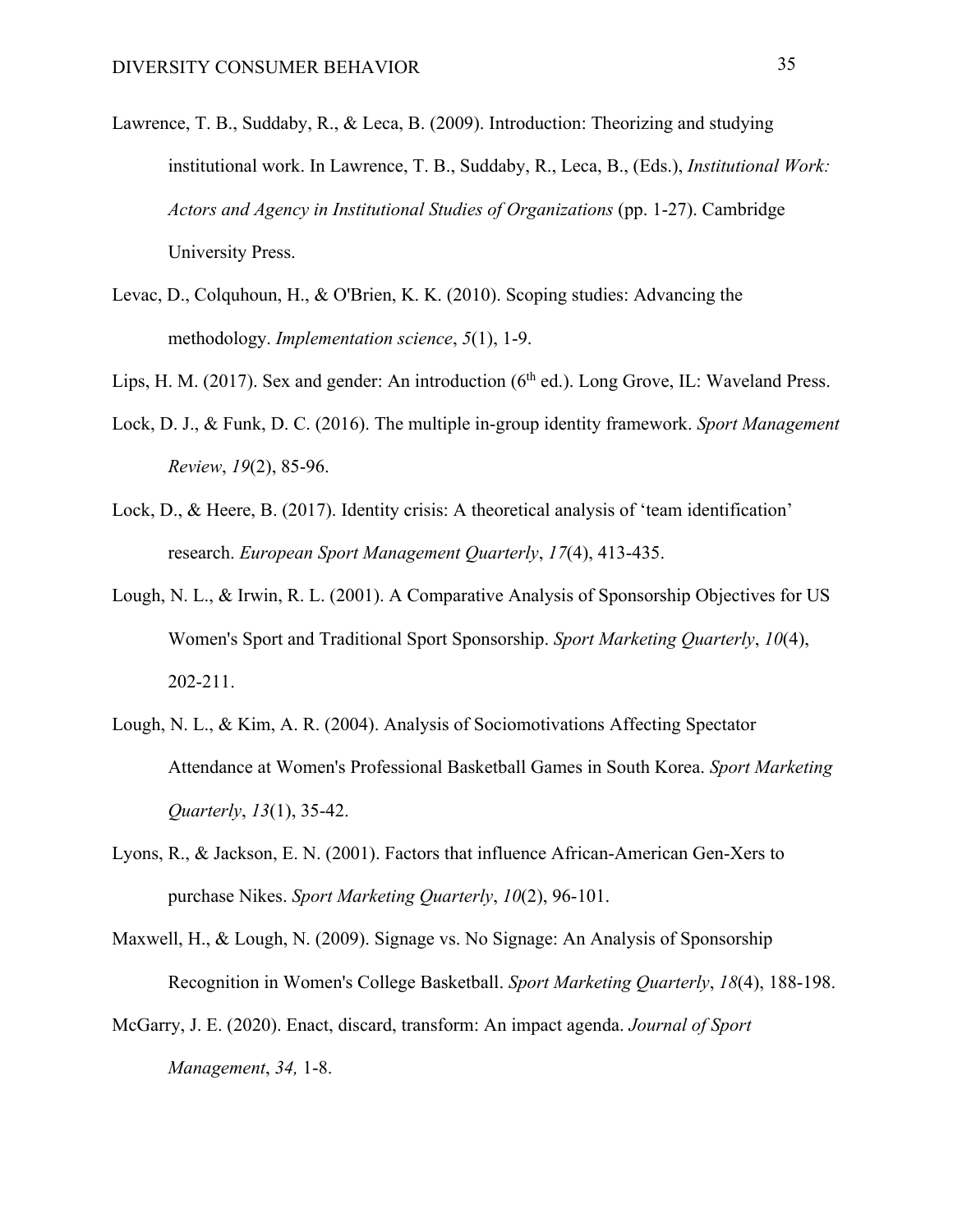- McLeod, C. M., & Nite, C. (2019). Human capital ecosystem construction in an emerging rugby market. *Journal of Sport Management*, *33*(4), 261-274.
- Meier, H. E., Konjer, M., & Leinwather, M. (2016). The demand for women's league soccer in Germany. *European Sport Management Quarterly*, *16*(1), 1-19.
- Melton, E. N., & MacCharles, J. D. (2021). Examining sport marketing through a rainbow lens. *Sport Management Review*, 24(3), 421-438.
- Mumcu, C., & Lough, N. (2017). Are fans proud of the WNBA's pride campaign? *Sport Marketing Quarterly, 26*, 42-54.
- Nadeau, J., Pegoraro, A., Jones, D. F., O'Reilly, N., & Carvalho, P. (2011). Racial-ethnic teammarket congruency in professional sport. *Journal of Sport Management*, *25*(2), 169-180.

Newman, J. I. (2014). Sport without management. *Journal of Sport Management, 28*, 603-615.

- Nielsen. (2020, July 29). Quarterbacking positive change through sports. Nielsen Insights. https://www.nielsen.com/us/en/insights/article/2020/quarterbacking-positive-changethrough-sports/
- Nite, C. (2017). Message framing as institutional maintenance: The National Collegiate Athletic Association's institutional work of addressing legitimate threats. *Sport Management Review*, *20*(4), 338-351.
- Nite, C., & Edwards, J. (2021). From isomorphism to institutional work: advancing institutional theory in sport management research. *Sport Management Review*, 1-24.
- Nite, C., & Hagan, B. (2018). Institutional leadership that disrupts: A case of the National Football League. *Journal of Applied Sport Management*, *10*(4), 1-11.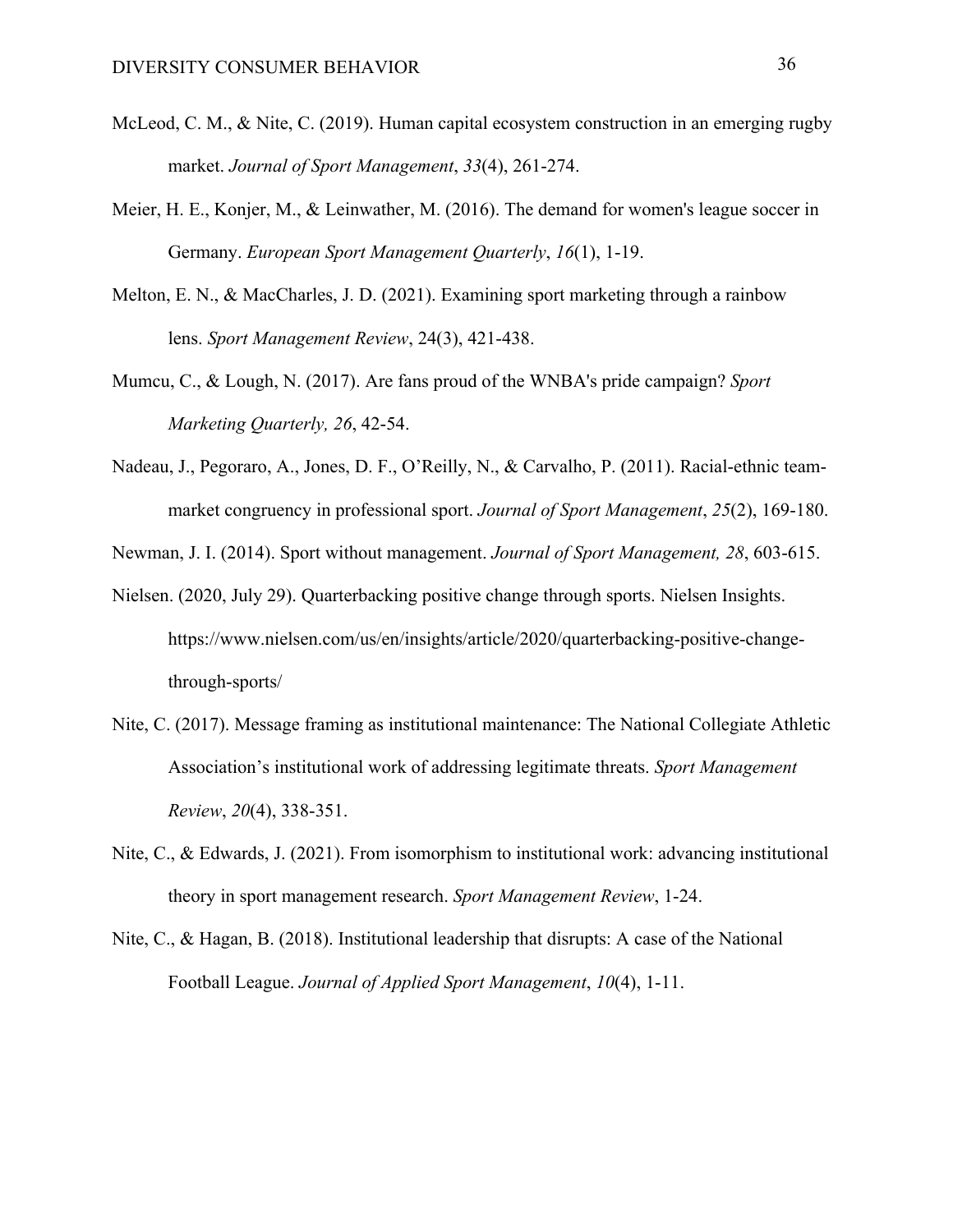- Nite, C., Ige, A., & Washington, M. (2019). The evolving institutional work of the National Collegiate Athletic Association to maintain dominance in a fragmented field. *Sport Management Review, 22*, 379-394.
- Pizzo, A. D., Jones, G. J., & Funk, D. C. (2019). Navigating the iron cage: An institutional creation perspective of collegiate esports. *International Journal of Sport Management*, *20*(2), 171-197.
- Pons, F., Laroche, M., Nyeck, S., & Perreault, S. (2001). Role of sporting events as ethnoculture's emblems: Impact of acculturation and ethnic identity on consumers' orientation toward sporting events. *Sport Marketing Quarterly*, *10*(4).
- Quatman, C., & Chelladurai, P. (2008). The social construction of knowledge in the field of sport management: A social network perspective. *Journal of Sport Management*, *22*(6), 651- 676.
- Quinn, T.C., & Washington, M. (2009). Maintaining an institution in a contested organizational field: The work of AACSB and its constituents. In T.B. Lawrence, R. Suddaby, & B. Leca (Eds.), *Institutional work: Actors and agency in institutional studies of organizations* (pp. 236–261). Cambridge, UK: Cambridge University Press.
- Rad, M. S., Martingano, A. J., & Ginges, J. (2018). Toward a psychology of Homo sapiens: Making psychological science more representative of the human population. *Proceedings of the National Academy of Sciences*, *115*(45), 11401-11405.
- Reid, J. (2019, February 1). NFL Fans and the racial divide. *The Undefeated.* https://theundefeated.com/features/state-of-the-black-nfl-fan-the-racial-divide-fracturingthe-league/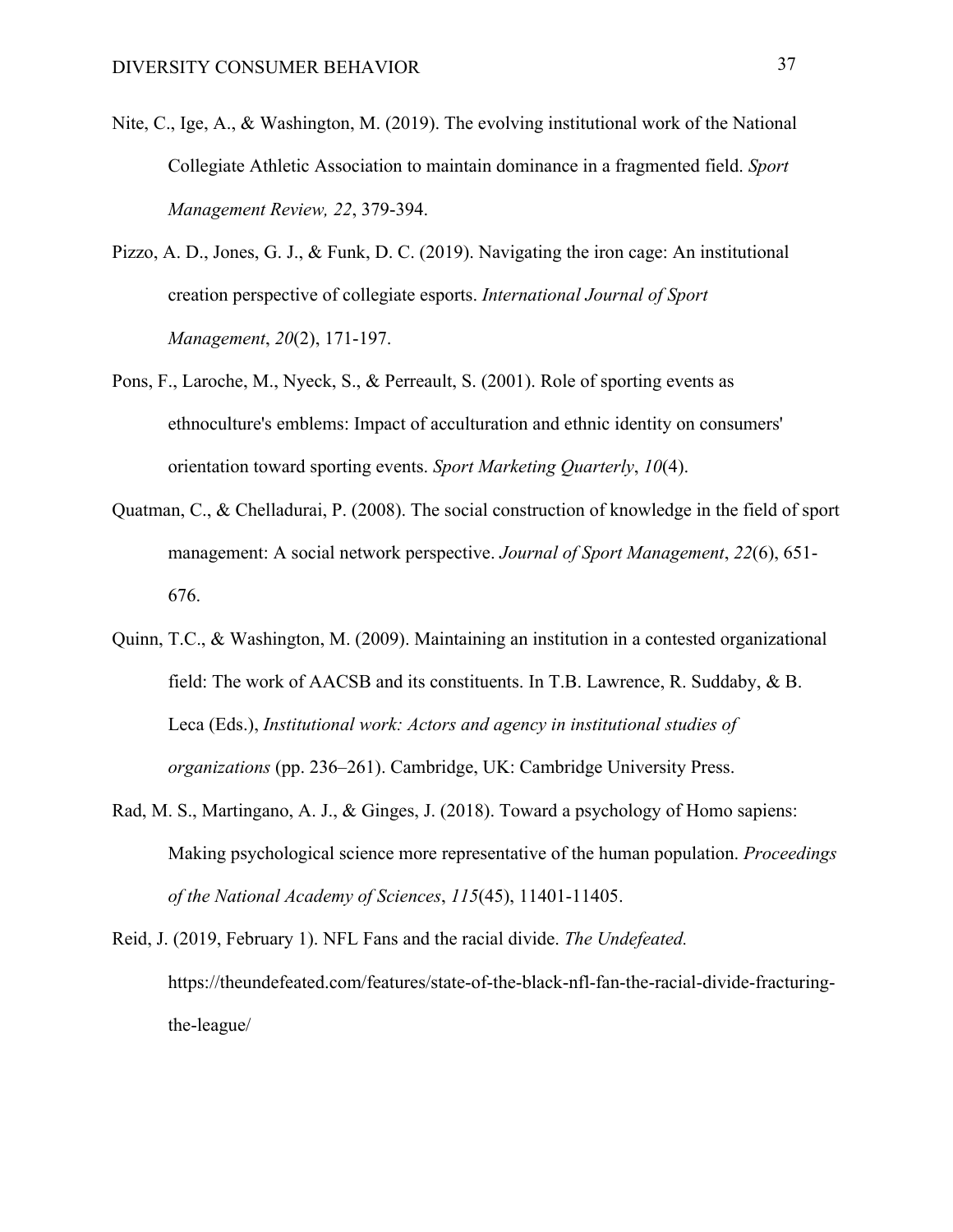- Richards, J., Parry, K. D., & Gill, F. (2020). "The guys love it when chicks ask for help": An exploration of female rugby league fans. *Sport in Society*. https://doi.org/10.1080/17430437.2020.1809380
- Ridinger, L., & Funk, D. C. (2006). Looking at gender differences through the lens of sport spectators. *Sports Marketing Quarterly*, *15*(3), 155-166.
- Robertson, J., Dowling, M., Washington, M., Leopkey, B., Lee Ellis, D., & Smith, L. (2021). Institutional Theory in Sport: A Scoping Review. *Journal of Sport Management*. https://doi.org/10.1123/jsm.2021-0179
- Ross, S. D. (2006). A conceptual framework for understanding spectator-based brand equity. *Journal of sport Management*, *20*(1), 22-38.
- Ross, S. D., James, J. D., & Vargas, P. (2006). Development of a scale to measure team brand associations in professional sport. *Journal of sport management*, *20*(2), 260-279.
- Schmidt, S. H., Shreffler, M. B., Hambrick, M. E., & Gordon, B. S. (2018). An experimental examination of activist type and effort on brand image and purchase intentions. *Sport Marketing Quarterly, 27*, 31-43.
- Shackelford, D. E., & Greenwell, T. C. (2005). Predicting Women's Division I Sports Attendance: An Analysis of Institutional Characteristics. *Sport Marketing Quarterly*, *14*(3), 139-147.
- Shaw, S., & Cunningham, G. B. (2021). The rainbow connection: a scoping review and introduction of a scholarly exchange on LGBTQ+ experiences in sport management. *Sport Management Review*, 1-24.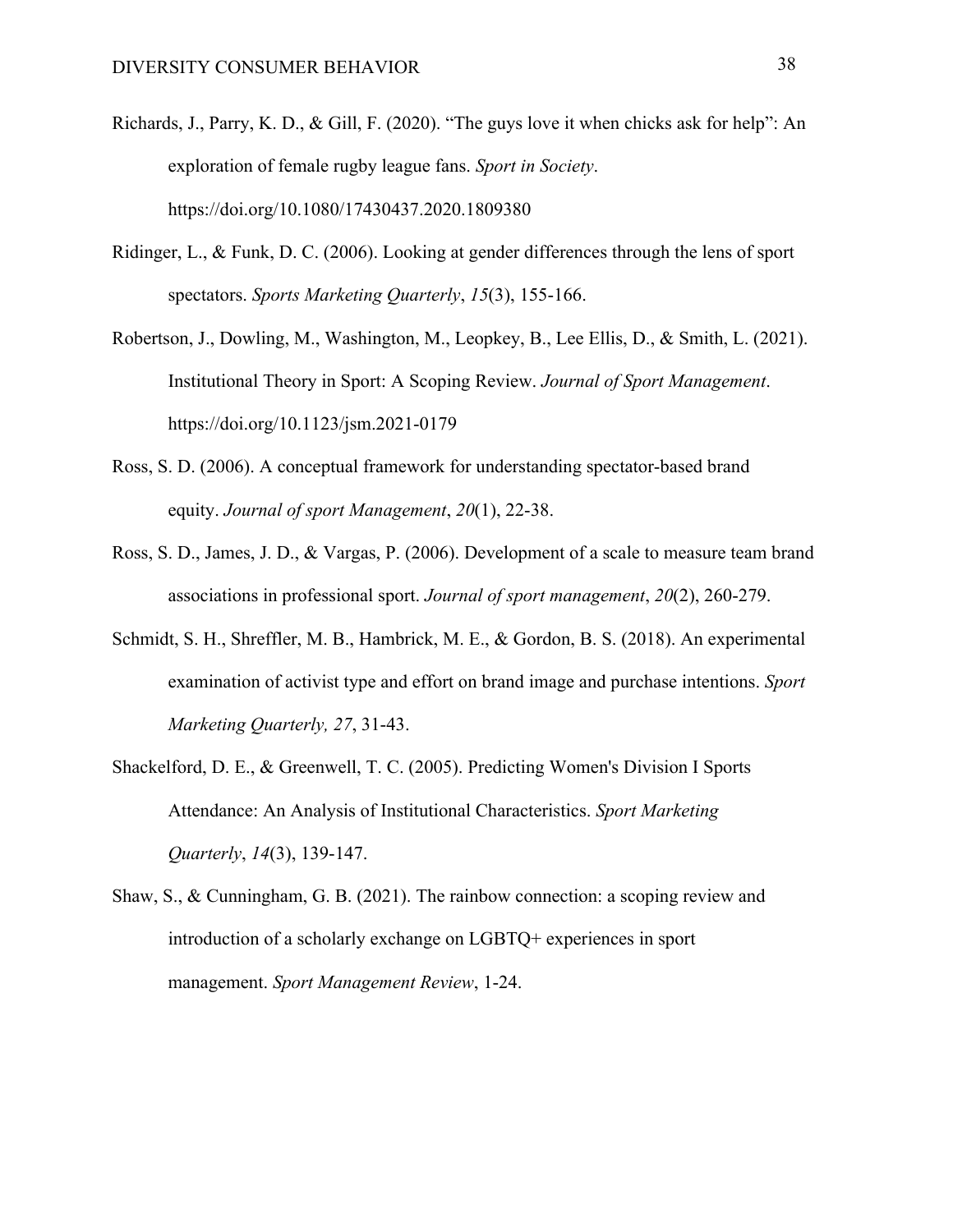- Sloan, L.R. (1989), The motives of sports fans. In J.H. Goldstein (Ed.), *Sports games and play: Social and psychological viewpoints* (2nd ed., pp. 175-240). Hillsdale, NJ: Lawrence Erlbaum Associates.
- Stadler-Blank, A., Sweeney, K., & Fuller, R. D. (2014). Room for Growth in Professional Sport: An Examination of the Factors Affecting African-American Attendance. *Sport Marketing Quarterly*, *23*(4), 225-240.
- Sveinson, K., & Hoeber, L. (2015).Overlooking the obvious: An exploration of what it means to be a sport fan from a female perspective. *Leisure Studies, 34*, 405–419.
- Sveinson, K., & Hoeber, L. (2016). Female sport fans' experiences of marginalization and empowerment. *Journal of Sport Management*, *30*(1), 8–21. https://doi.org/10.1123/jsm.2014-0221
- Sveinson, K., Hoeber, L., & Toffoletti, K. (2019). "If people are wearing pink stuff they're probably not real fans": Exploring women's perceptions of sport fan clothing. *Sport Management Review*, *22*(5), 736-747.
- Tajfel, H., & Turner, J. (1979). An integrative theory of intergroup conflict. In W. Austin & S. Worchel (Eds.), *The Social Psychology of Intergroup Relations* (pp. 33–47). Monterey: Brooks/Cole Publishing Company.
- Toffoletti, K. (2017). *Women sport fans: Identification, participation, representation*. Taylor & Francis.
- Trail, G. T., Anderson, D. F., & Lee, D. (2017). A longitudinal study of team-fan role identity on self-reported attendance behavior and future intentions. *Journal of Amateur Sport*, *3*(1), 27-49.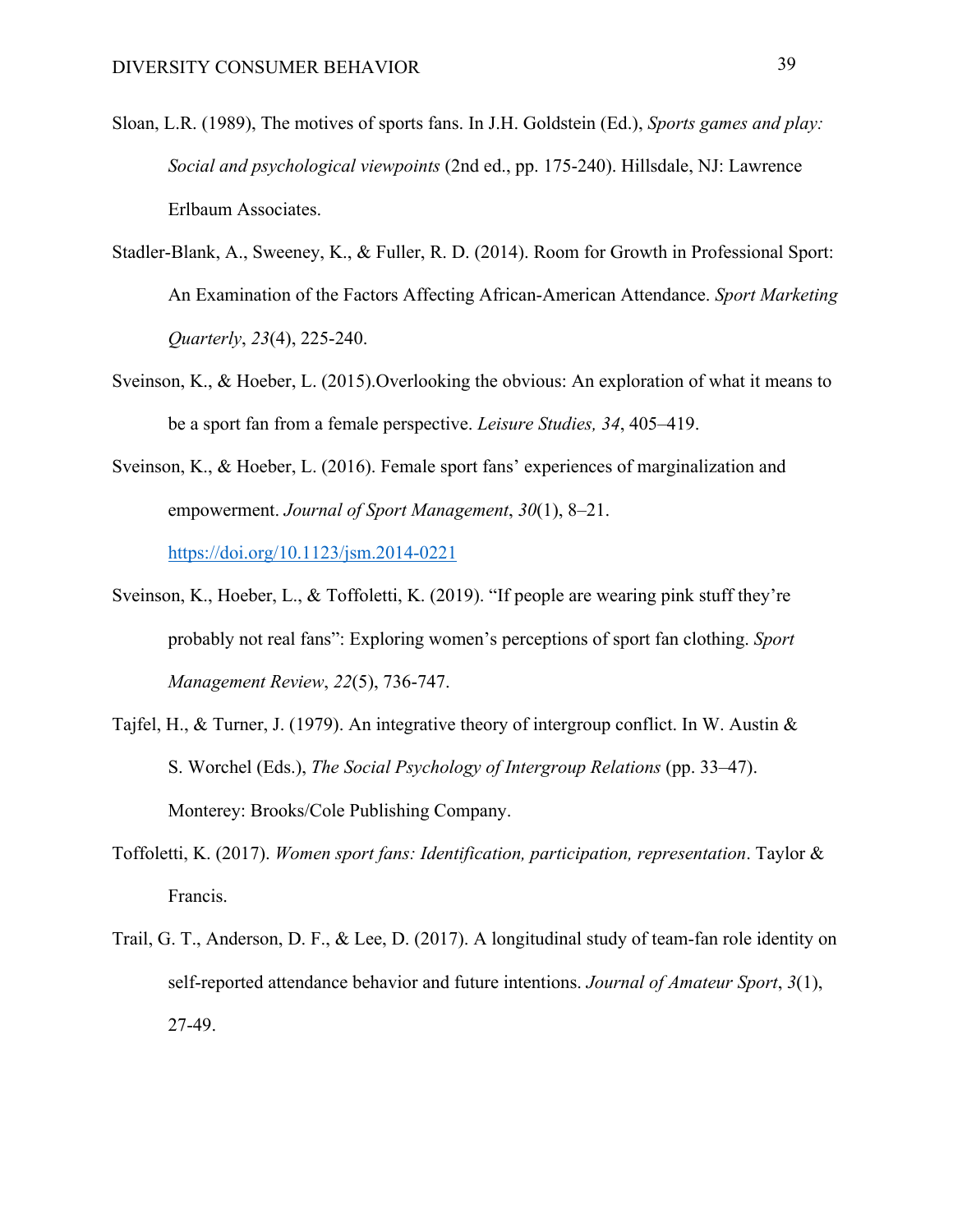- Trail, G., & James, J. (2001). The Motivation Scale for Sport Consumption: Assessment of the Scale's Psychometric Properties. *Journal of Sport Behavior*, *24*, 108-127.
- Tyler, B. D., & Cobbs, J. (2017). All rivals are not equal: Clarifying misrepresentations and discerning three core properties of rivalry. *Journal of Sport Management*, *31*(1), 1-14.
- Valenti, M., Scelles, N., & Morrow, S. (2020). The determinants of stadium attendance in elite women's football: Evidence from the UEFA Women's Champions League. *Sport management review*, *23*(3), 509-520.
- Wann, D. L. (1995). Preliminary validation of the sport fan motivation scale. *Journal of Sport and Social issues*, *19*(4), 377-396.
- Wann, D. L. (2006). Understanding the Positive Social Psychological Benefits of Sport Team Identification: The Team Identification–Social Psychological Health Model. *Group Dynamics: Theory, Research, and Practice*, *10*(4), 272-296.
- Woolf, J., Berg, B. K., Newland, B. L., & Green, B. C. (2016). So you want to be a fighter? Institutional work and sport development processes at an elite mixed martial arts gym. *Journal of Sport Management*, *30*(4), 438-452.
- Zhang, J. J., Lam, E. T., Cianfrone, B. A., Zapalac, R. K., Holland, S., & Williamson, D. P. (2011). An importance–performance analysis of media activities associated with WNBA game consumption. *Sport Management Review*, *14*(1), 64-78.
- Zhang, J. J., Pennington-Gray, L., Connaughton, D. P., Braunstein, J. R., Ellis, M. H., Lam, E. T., & Williamson, D. (2003). Understanding Women's Professional Basketball Game Spectators: Sociodemographics, Game Consumption, and Entertainment Options. *Sport Marketing Quarterly*, *12*(4), 228-243.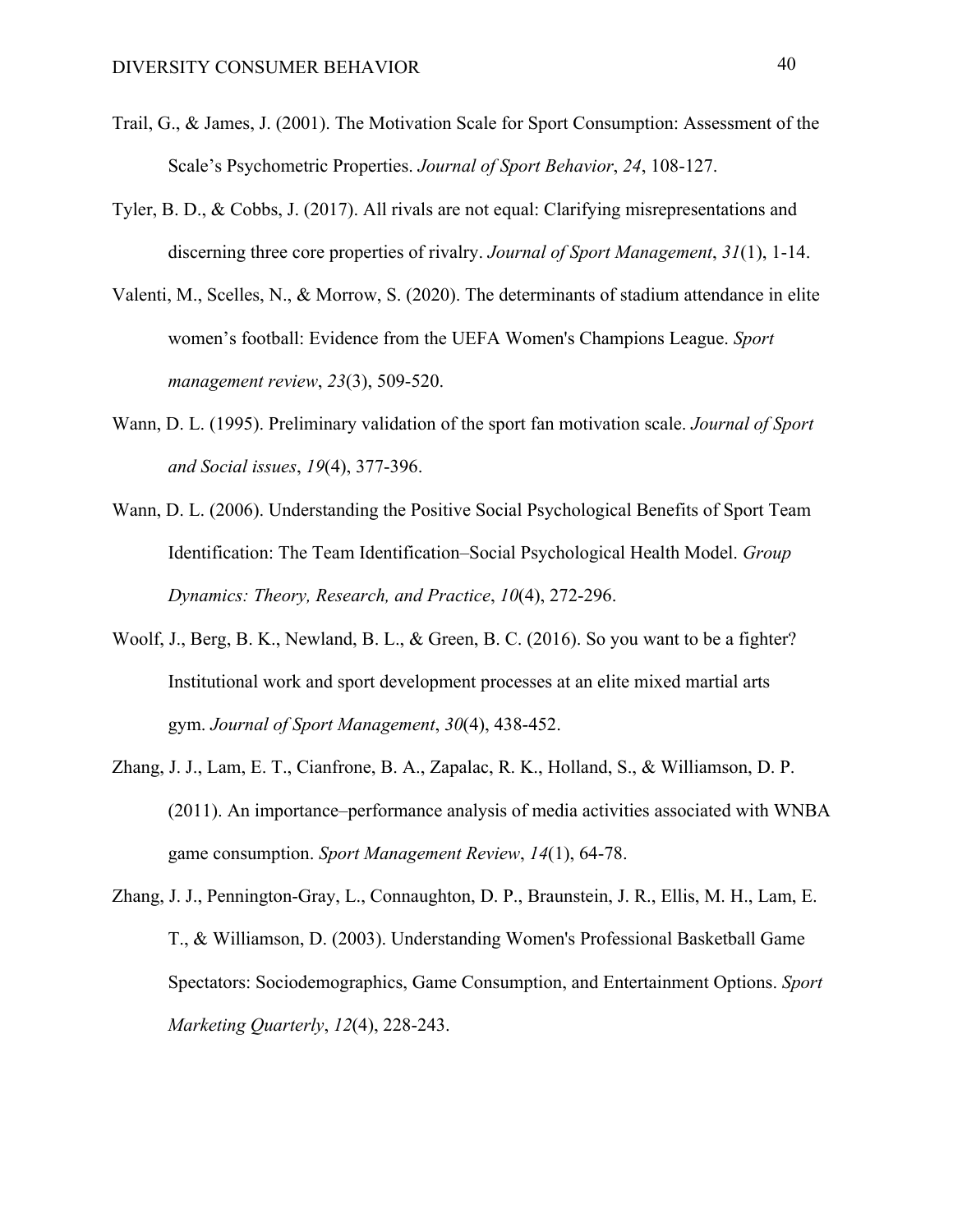# DIVERSITY CONSUMER BEHAVIOR 41